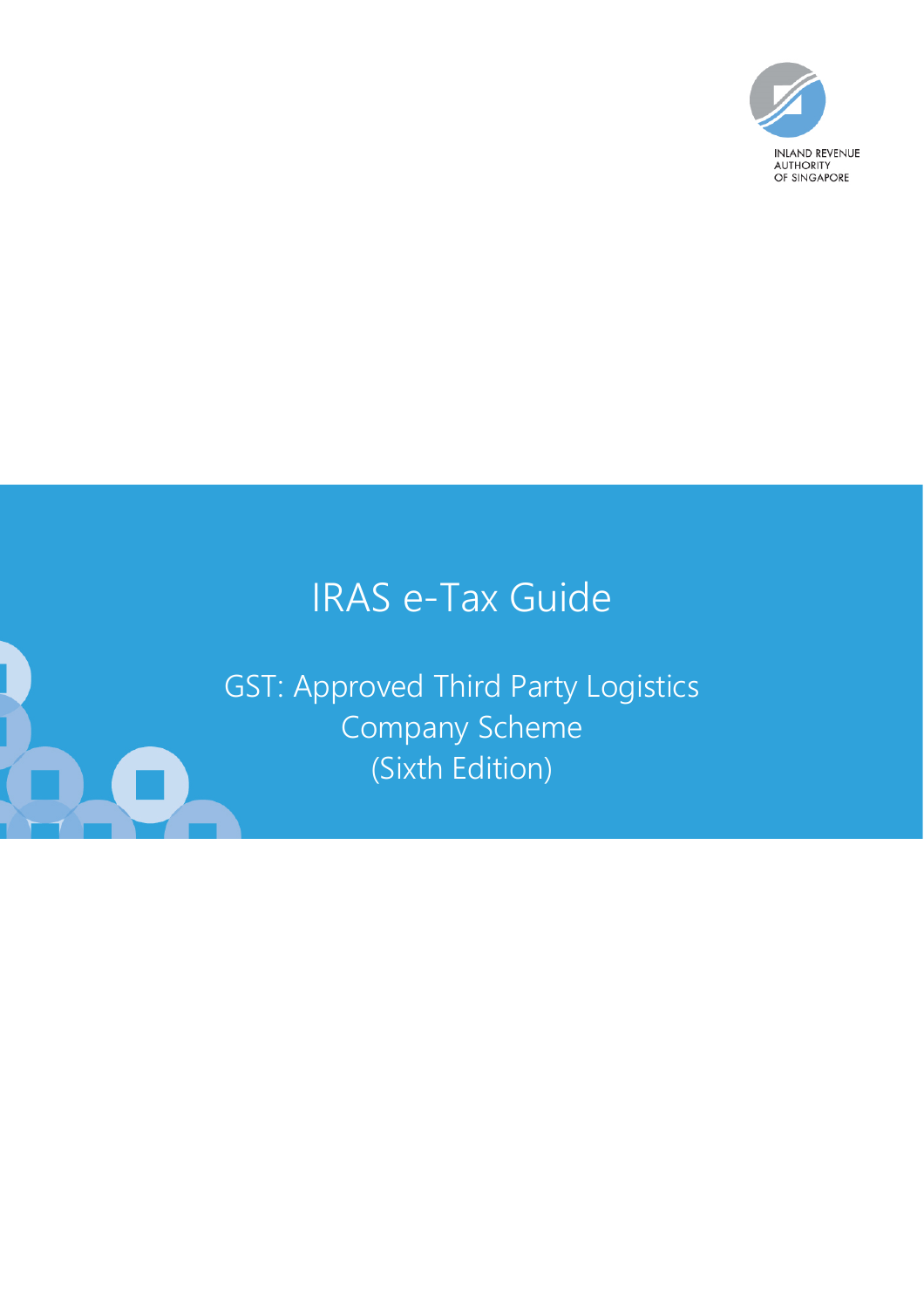Published by Inland Revenue Authority of Singapore

Published on 11 Nov 2021

First edition on 19 Aug 2015 Second edition on 11 Aug 2017 Third edition on 11 Mar 2019 Fourth edition on 22 Oct 2019 Fifth edition on 1 Mar 2021

> Disclaimers: IRAS shall not be responsible or held accountable in any way for any damage, loss or expense whatsoever, arising directly or indirectly from any inaccuracy or incompleteness in the Contents of this e-Tax Guide, or errors or omissions in the transmission of the Contents. IRAS shall not be responsible or held accountable in any way for any decision made or action taken by you or any third party in reliance upon the Contents in this e-Tax Guide. This information aims to provide a better general understanding of taxpayers' tax obligations and is not intended to comprehensively address all possible tax issues that may arise. While every effort has been made to ensure that this information is consistent with existing law and practice, should there be any changes, IRAS reserves the right to vary its position accordingly.

© Inland Revenue Authority of Singapore

All rights reserved. No part of this publication may be reproduced or transmitted in any form or by any means, including photocopying and recording without the written permission of the copyright holder, application for which should be addressed to the publisher. Such written permission must also be obtained before any part of this publication is stored in a retrieval system of any nature.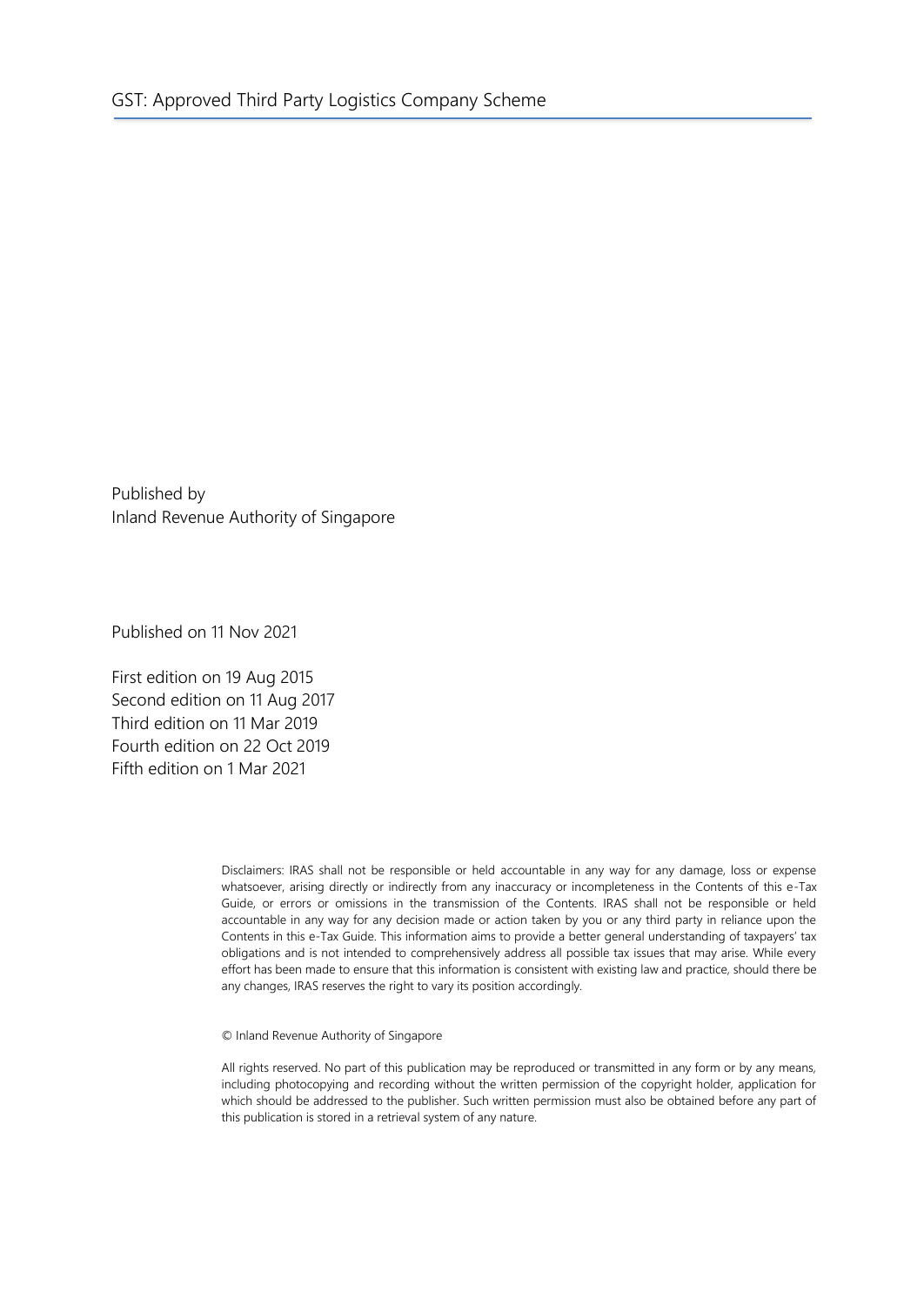# **Table of Contents**

|   | Page                                                                                |
|---|-------------------------------------------------------------------------------------|
| 1 |                                                                                     |
| 2 |                                                                                     |
| 3 |                                                                                     |
| 4 |                                                                                     |
| 5 |                                                                                     |
| 6 |                                                                                     |
| 7 |                                                                                     |
| 8 |                                                                                     |
| 9 |                                                                                     |
|   |                                                                                     |
|   |                                                                                     |
|   |                                                                                     |
|   |                                                                                     |
|   | Appendix 1 – GST Treatment With and Without Approved 3PL Company Scheme .12         |
|   | Appendix $2$ – Acting as a Section 33(2) agent on behalf of overseas principals  16 |
|   | Appendix 3 – Description of logistics management services to be provided by the     |
|   | Appendix 4A – Example on the computation of the 50% qualifying threshold for        |
|   | Appendix 4B – Example on the computation of the 50% qualifying threshold for        |
|   |                                                                                     |
|   | Appendix 6 – Comptroller's requirements on internal controls, accounting and        |
|   |                                                                                     |
|   | Appendix 8 – GST reporting requirements of an Approved 3PL Company  26              |
|   | Appendix 9 – Suggested measures to take after appointing declaring agents to clear  |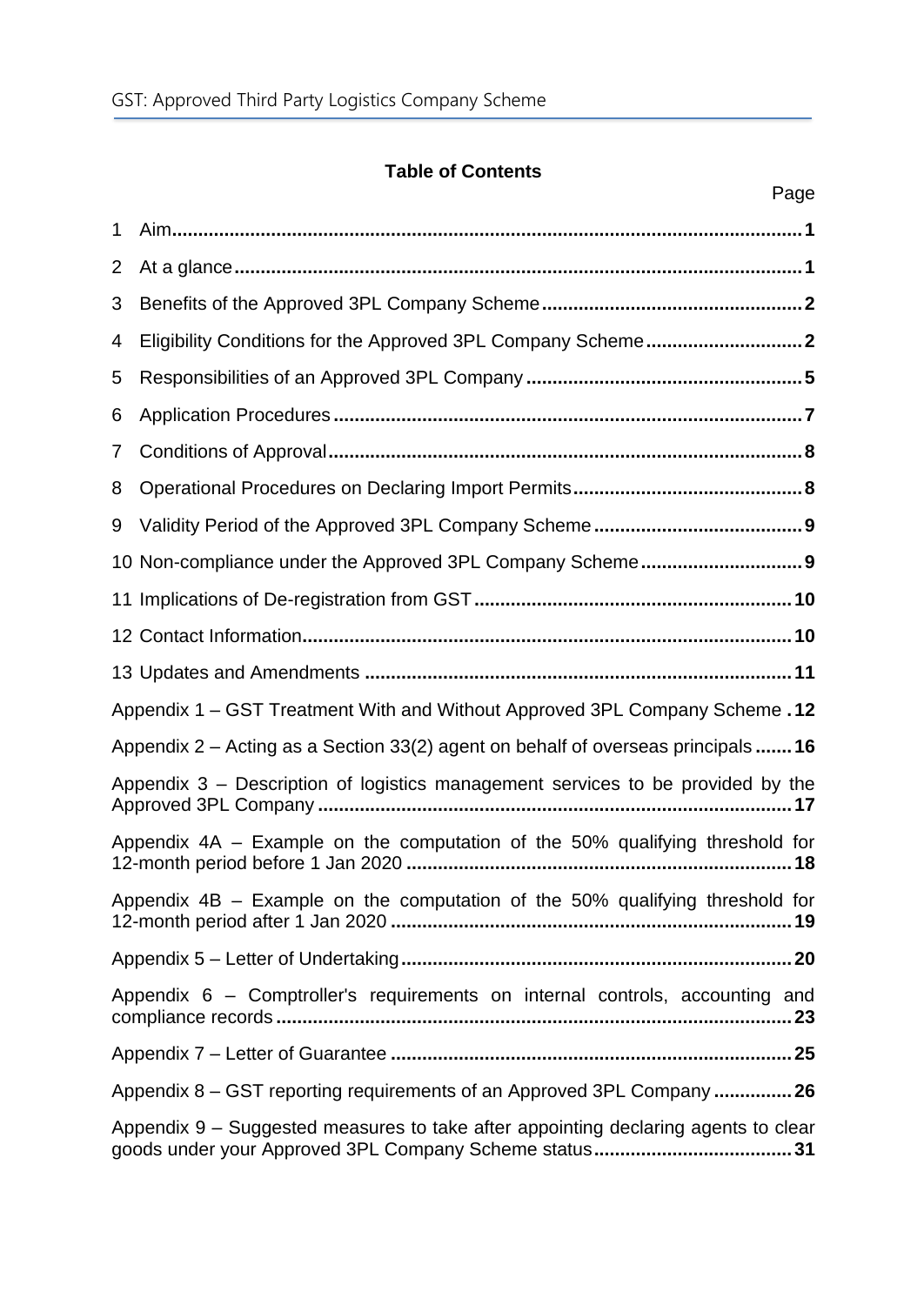## <span id="page-3-0"></span>**1 Aim**

- 1.1 This e-Tax Guide explains how the Approved Third Party Logistics (3PL) Company Scheme works and the qualifying conditions.
- 1.2 You should read this guide if you are GST-registered and are in the business of providing logistics services.

#### <span id="page-3-1"></span>**2 At a glance**

- 2.1 The Approved 3PL Company Scheme caters to GST-registered logistics companies that provide logistics management services in the capacity of a Section 33(2) agent for their overseas principals who use Singapore as a logistics hub.
- 2.2 As an agent under Section  $33(2)^1$ , you act on behalf of an overseas principal to import and subsequently supply the goods either locally or for export. The overseas principal must not be GST-registered or if he is GST-registered, the registration is as a pay-only person under the Overseas Vendor Registration<sup>2</sup> (OVR) regime.
- 2.3 The Approved 3PL Company Scheme allows you to:
	- Import goods belonging to you and/or your overseas principals with GST suspended;
	- Remove imported goods belonging to you and/or your overseas principals from a Zero-GST (ZG) warehouse with GST suspended; and
	- Remove and supply the imported goods locally without having to charge GST to persons (including customers of your overseas principals) who are approved under the following GST schemes<sup>3</sup>:
		- Major Exporter Scheme (MES);
		- Approved Import GST Suspension Scheme (AISS);
		- Approved Contract Manufacturer and Trader (ACMT) Scheme; or
		- Approved Third Party Logistics Company Scheme.

<sup>1</sup> For more information on acting as Section 33(2) agent for overseas principals, please refer to Appendix 2 and the e-Tax Guide "GST: Guide on Imports" on our website at [www.iras.gov.sg.](http://www.iras.gov.sg/)

<sup>&</sup>lt;sup>2</sup> With the introduction of the overseas vendor registration (OVR) regime with effect from 1 Jan 2020, overseas suppliers supplying digital services to non-GST registered customers in Singapore may be required to register for GST. If your overseas principal also supplies digital services, he may need to register for GST under the OVR rules from 1 Jan 2020. For more information, please refer to the e-Tax Guide "GST: Taxing imported services by way of an overseas vendor registration regime" on our website at [www.iras.gov.sg.](http://www.iras.gov.sg/)

<sup>&</sup>lt;sup>3</sup> For more information on these GST schemes, please visit our website at [www.iras.gov.sg](http://www.iras.gov.sg/) and click Schemes > [GST.](https://ppp.iras.gov.sg/taxes/goods-services-tax-%28gst%29)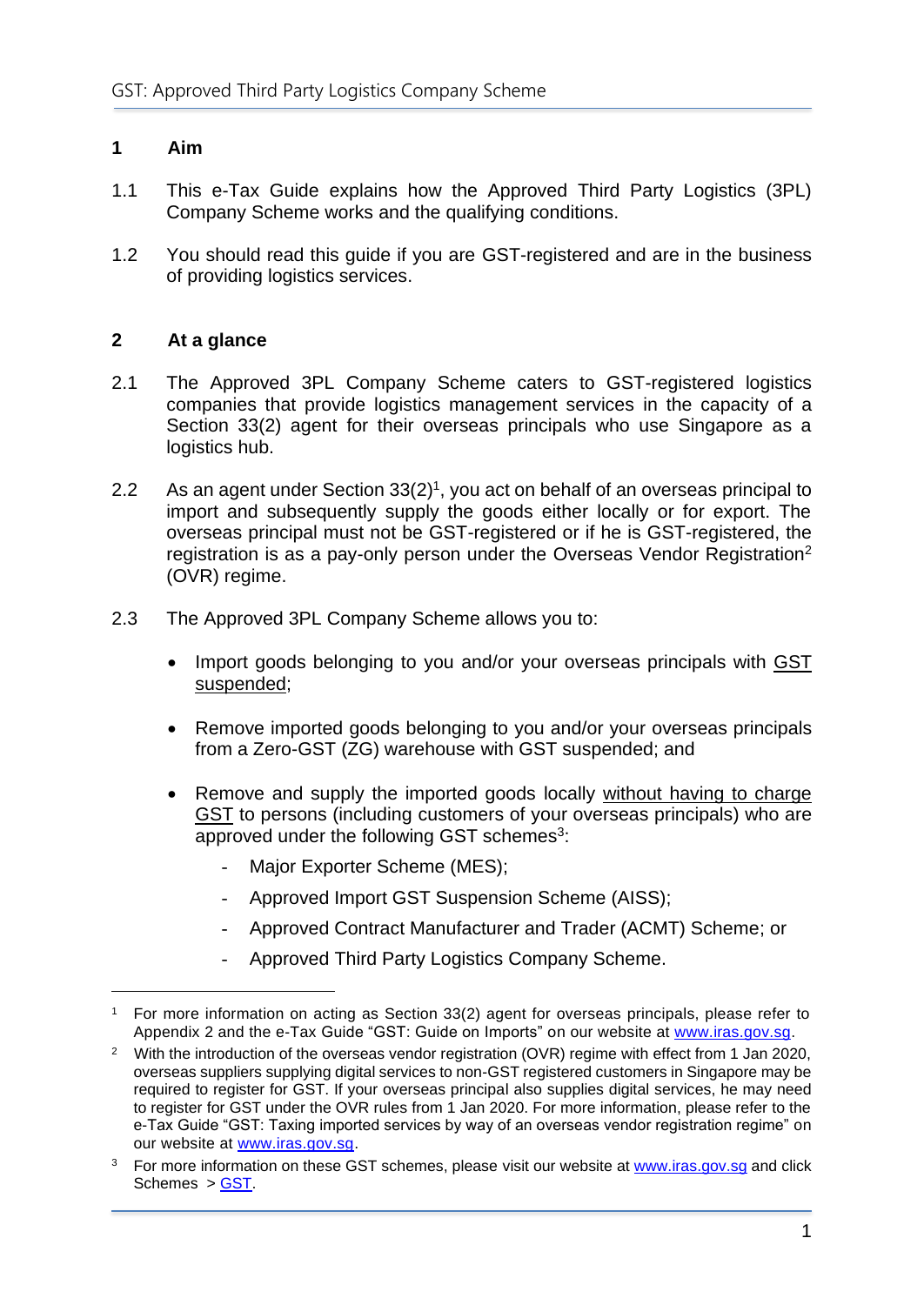# <span id="page-4-0"></span>**3 Benefits of the Approved 3PL Company Scheme**

- 3.1 As an Approved 3PL Company, you can enjoy import GST suspension on goods imported under the following scenarios:
	- (a) When you import your own goods in the course or furtherance of your business;
	- (b) When you import goods belonging to your overseas principal as a section 33(2) agent for supply in Singapore or export, where your overseas principal is not GST-registered or if he is GST-registered, the registration is as a pay-only person under the OVR regime<sup>4</sup>; and
	- (c) When you import goods belonging to your overseas principal as a section 33A<sup>5</sup> agent for re-export, without a subsequent supply of those goods. The overseas principal must not be GST-registered or if he is GST-registered, the registration is as a pay-only person under the OVR regime<sup>[4](#page-4-2)</sup>.
- <span id="page-4-2"></span>3.2 In addition, you do not have to pay import GST when you remove these imported goods belonging to you and/or your overseas principals from a ZG warehouse.
- 3.3 Under the Approved 3PL Company Scheme, you do not need to charge GST when the imported goods belonging to you and/or your overseas principals are removed and supplied locally to persons who are approved under the MES, AISS, ACMT Scheme or Approved 3PL Company Scheme (referred to as **specified persons**).
- 3.4 Please see [Appendix 1](#page-14-0) for diagrammatic illustrations of the GST treatment with and without the Approved 3PL Company Scheme.

# <span id="page-4-1"></span>**4 Eligibility Conditions for the Approved 3PL Company Scheme**

- 4.1 To be eligible for this scheme, you must satisfy all the following conditions:
	- (a) You must be a GST-registered company incorporated in Singapore. Your primary business is the provision of logistics services such as freight forwarding<sup>6</sup>, transportation<sup>7</sup> and warehousing<sup>8</sup>.

<sup>4</sup> You may continue to act as a Section 33(2) or Section 33A agent for your overseas principal who becomes GST-registered as a pay-only person under the OVR rules. If your overseas principal is GST-registered on or after 1 Jan 2020, please check with them if the registration is as a pay-only person under the OVR regime.

<sup>5</sup> For more information on acting as Section 33A agent for overseas principals, please refer to the e-Tax Guide "GST: Guide on Imports" on our website at [www.iras.gov.sg.](http://www.iras.gov.sg/)

<sup>&</sup>lt;sup>6</sup> Refers to arranging of international transportation of goods for importers and exporters.

<sup>&</sup>lt;sup>7</sup> Refers to the delivery of goods to locations designated by the customer.

<sup>&</sup>lt;sup>8</sup> Refers to the storage of goods.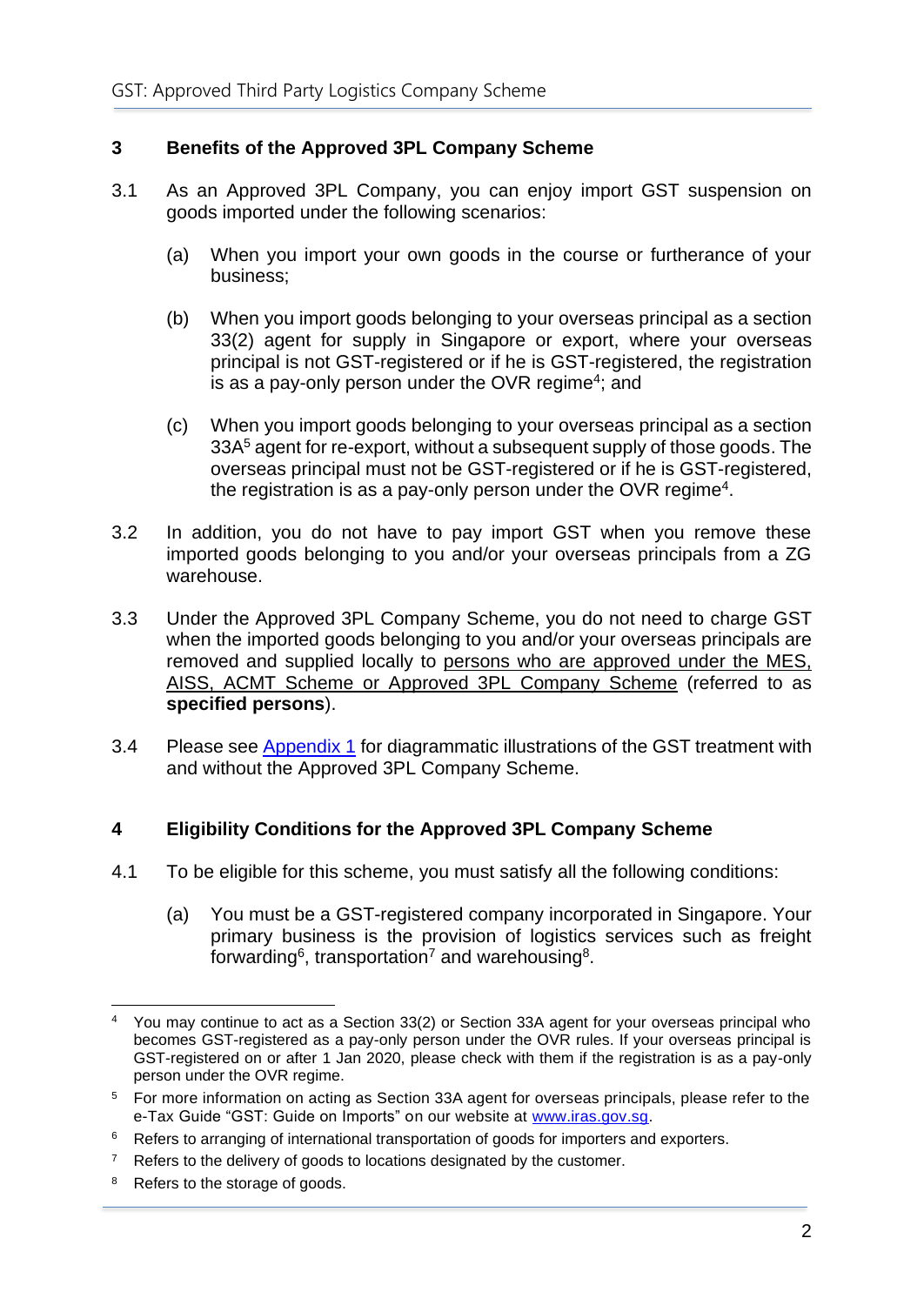- (b) You have a business arrangement with an overseas person to import and supply goods (either in Singapore or for export) as a Section 33(2) agent<sup>9</sup>. The overseas person must not be GST-registered or if he is GSTregistered, the registration is as a pay-only person under the OVR regime. The local supplies must include those made to the specified person(s)<sup>10</sup>.
- (c) You must be engaged by the overseas principals to perform one or more of the following logistics management services on the imported goods:
	- Inventory control and management
	- Procurement and sourcing
	- Packing/ re-packing
	- Consolidation/ de-consolidation
	- Kitting or "pick and pack"
	- Assembly/ configuration/ software loading
	- Order processing
	- QC checks and testing
	- Labeling

The logistics management services provided by you generally should not alter the nature of the original goods. Please refer to [Appendix 3](#page-19-0) for a description of each type of the above services.

(d) Your business activities are substantially with the specified persons (refer to paragraph 3.3). This means that your local supplies of goods to specified persons and your zero-rated supplies (i.e. international services and exports of goods, including those of your overseas principals) must account for more than 50% of your total supplies for a past 12-month period. The 12-month period will be the immediate past financial year or any 12 continuous calendar months within the past 18 calendar months.

Total supplies refer to the summation of your standard-rated supplies, zero-rated supplies and exempt supplies. However, you should exclude the following transactions reported as your standard-rated supplies from the computation of the qualifying threshold:

<sup>&</sup>lt;sup>9</sup> You must satisfy the conditions listed in [Appendix 2](#page-18-0) to act as a Section 33(2) agent for your overseas principals.

<sup>&</sup>lt;sup>10</sup> If you do not supply the imported goods belonging to your overseas principal locally to specified persons, you should not apply for the Approved 3PL Company Scheme. If the imported goods are mostly exported, you can consider the Major Exporter Scheme instead.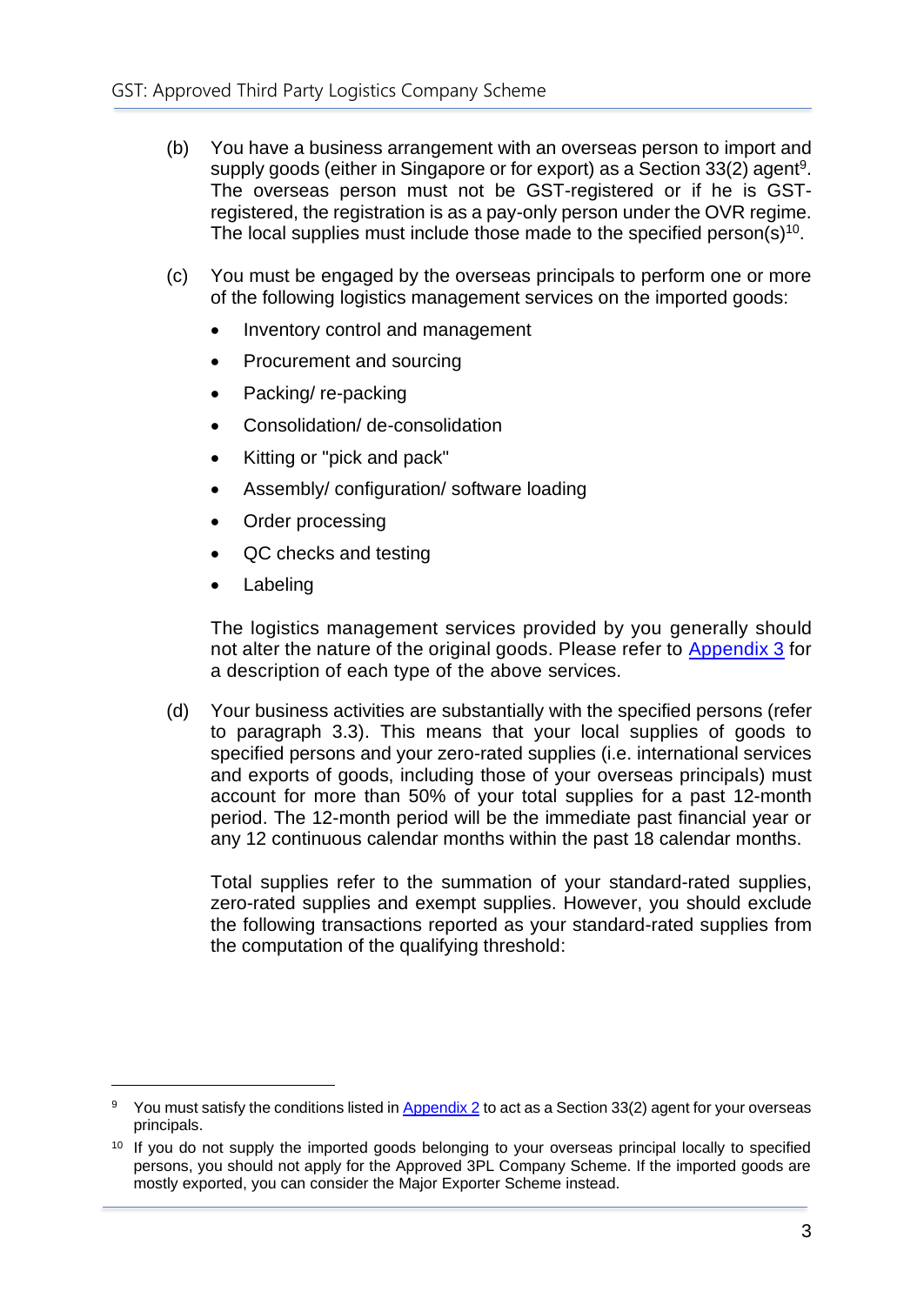- The value of relevant supplies received from your supplier that were subject to customer accounting<sup>11</sup>,
- The value of imported services subject to reverse charge<sup>12</sup>, and
- The value of digital services supplied by you as an electronic marketplace operator on behalf of suppliers listed on your platform under the overseas vendor registration regime*.*

Please see [Appendix 4A](#page-20-0) and [Appendix 4B](#page-21-0) for examples on the computation of the qualifying threshold.

If you have not commenced your business activities with the specified person(s), you will have to give a projection of the value of your local supplies of goods made to the specified person(s) for the next 12 months and state the basis of your projection in the application form (GST F15).

- (e) You must be using a computerised Warehouse Management System (WMS) to manage your inventory of goods stored in the warehouse accurately for each overseas principal or customer. The system must be able to report the exact quantity, description or identity of the goods, value (if available) and location of the goods at any time. The system must be able to report accurately:
	- The quantity of goods received;
	- The quantity of goods exported/ re-exported;
	- The quantity of goods delivered locally;
	- The quantity of work-in-progress (if there is any additional valueadded work to be performed by you, which does not alter the nature of the goods); and
	- The balance of goods in the warehouse.
- (f) You must assume full responsibility and accountability of GST for the overseas principals (i.e. in the capacity of a Section 33(2) or Section 33A agent) and provide a Letter of Undertaking in accordance with the prescribed format (refer to [Appendix](#page-22-0) 5).
- (g) You have good internal controls and proper accounting records. For more details on the Comptroller's requirements on this condition, please refer to [Appendix 6.](#page-25-0)

<sup>&</sup>lt;sup>11</sup> For more information on the relevant supplies and customer accounting on prescribed goods, please refer to the e-Tax Guide "GST: Customer Accounting for Prescribed Goods" on our website at www.iras.gov.sg.

<sup>&</sup>lt;sup>12</sup> For more information on reverse charge, please refer to the e-Tax Guide "GST: Taxing imported [services by way of reverse charge"](https://www.iras.gov.sg/irashome/uploadedFiles/IRASHome/e-Tax_Guides/etaxguide_GST_Taxing%20imported%20services%20by%20way%20of%20reverse%20charge.pdf) on our website at www.iras.gov.sg.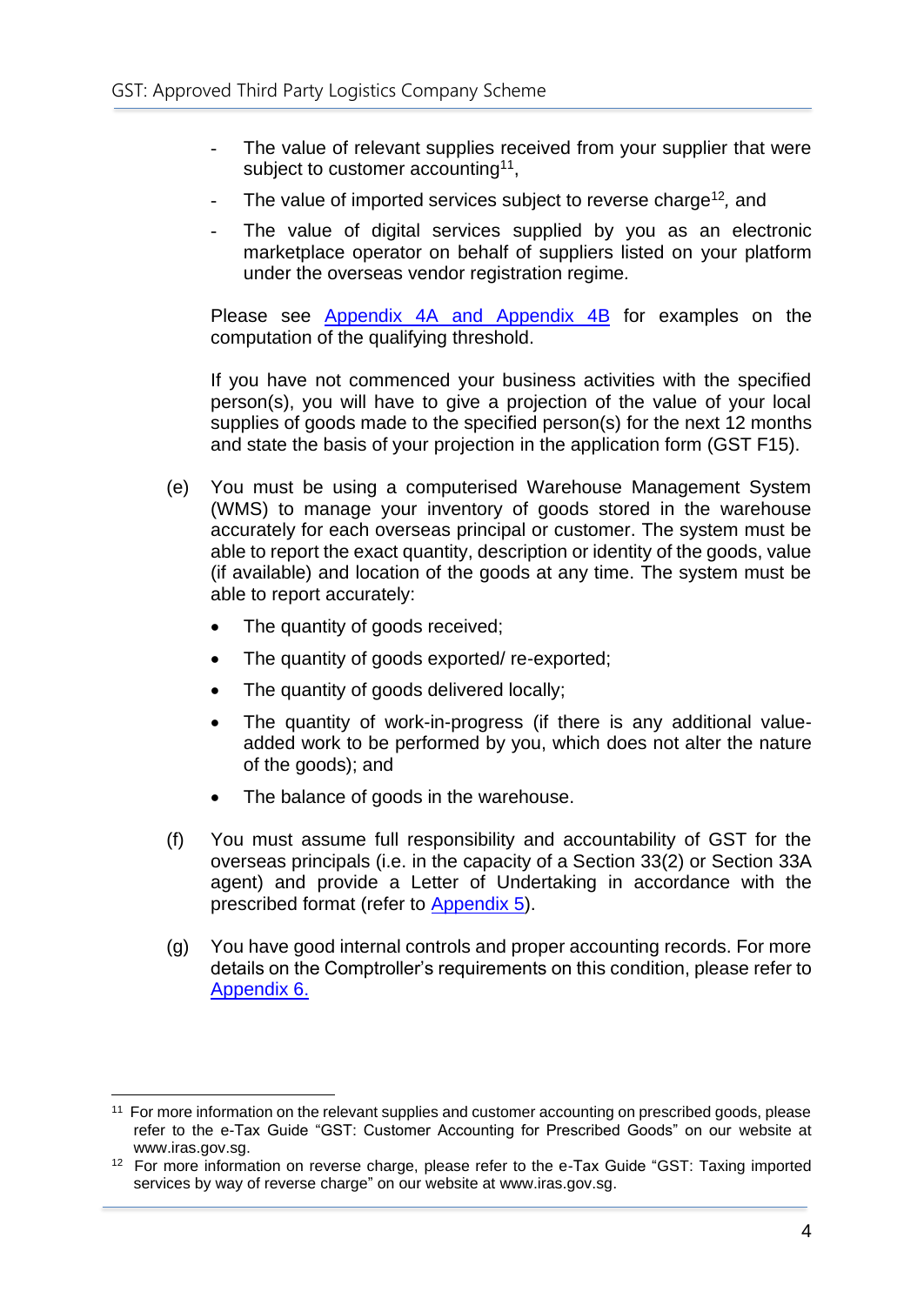- (h) You have good compliance records with IRAS on GST, Income Tax and Property Tax. You must have a good history of filing the tax returns in a timely manner and prompt payment of taxes.
- (i) You have good compliance records with Singapore Customs. You must not have any major violation of Singapore Customs' regulations and requirements.
- (j) You must perform Assisted Self-Help Kit (ASK) Annual Review or commit to participate in Assisted Compliance Assurance Programme (ACAP)<sup>13</sup>.
- (k) You must be able to comply with other conditions as the Comptroller of GST may impose from time to time. The Comptroller may impose a security (in the form of a letter of guarantee) prior to approval of the scheme. Please refer to [Appendix 7.](#page-26-0)

# <span id="page-7-0"></span>**5 Responsibilities of an Approved 3PL Company**

- 5.1 As an Approved 3PL Company, you are allowed to import goods with GST suspended only under the scenarios stated in paragraphs 3.1 and 3.2. You should not, under any circumstances, use the Approved 3PL Company Scheme to:
	- import goods or remove goods from the ZG warehouse on behalf of other persons (regardless of whether they are GST-registered or not); and
	- import goods that are not in the course or furtherance of your business.

Please refer to paragraph 10.2 for the consequences of such non-compliance.

- 5.2 You also should not, under any circumstances, remove and supply the imported goods without charging GST to any person other than the specified persons.
- 5.3 You must maintain an up-to-date record of all the goods that are managed under the Approved 3PL Company Scheme.
- 5.4 You must ensure that you meet the eligibility conditions (stated in paragraph 4) while you are under the scheme. In the event of any material change in the nature of your business or in the business arrangement with your overseas principals and their customers such that you no longer meet the eligibility conditions, you must inform the Comptroller of GST immediately.
- 5.5 Your Approved 3PL Company Scheme status is not transferable. If you transfer your business as a going concern to another taxable person, the transferee (new owner) is not allowed to use your Approved 3PL Company Scheme status to import his goods. The transferee should apply for the Approved 3PL

<sup>&</sup>lt;sup>13</sup> For more information on ASK and ACAP, please visit our website at www.iras.gov.sg and click Taxes > Goods and Services Tax (GST) > Getting It Right > Voluntary Compliance Initiatives.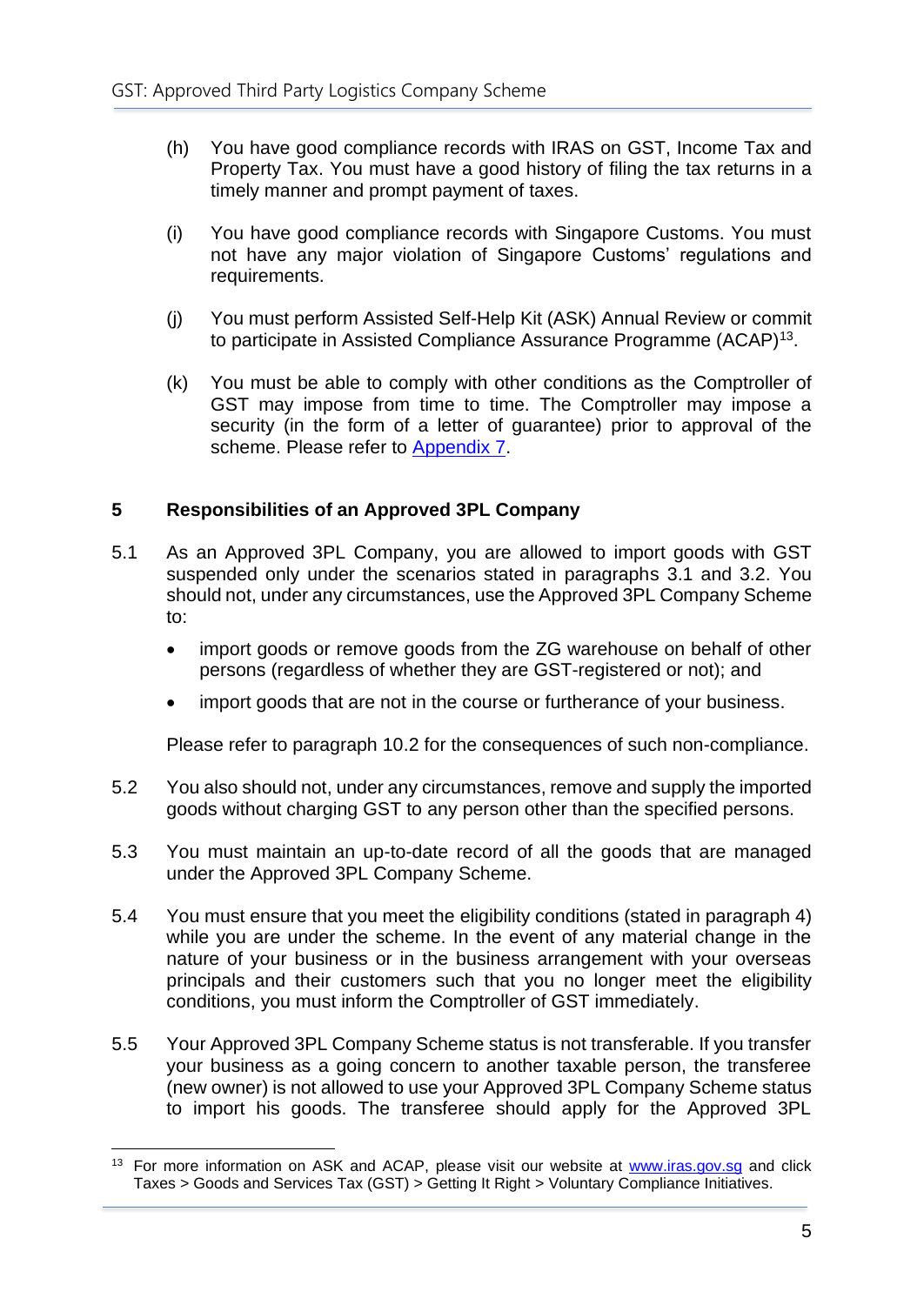Company Scheme status in his own name. If you are no longer eligible for the Approved 3PL Company Scheme after the transfer of business, you must inform the Comptroller to terminate your status.

GST Reporting Requirements of an Approved 3PL Company

5.6 You are required to declare the following in your GST returns:

| What to report:                                                                                                                                                                                                                                                                                                                                             | <b>Report in GST returns in:</b>                                                                                                                                                            |
|-------------------------------------------------------------------------------------------------------------------------------------------------------------------------------------------------------------------------------------------------------------------------------------------------------------------------------------------------------------|---------------------------------------------------------------------------------------------------------------------------------------------------------------------------------------------|
| Goods imported under your Approved 3PL<br>Company Scheme which belong to you and/or<br>your overseas principals                                                                                                                                                                                                                                             | Box 5 - Total Value of<br>Taxable Purchases; and<br>Box 9 - Total Value of<br><b>Goods Imported Under MES</b><br>or Approved 3PL Company<br>Scheme or Other Approved<br><b>Schemes Only</b> |
| Local supplies of the imported goods made to<br>specified persons (including local customers of<br>overseas principals) under<br>your<br>your<br>Approved 3PL Company Scheme<br>(You need not charge GST on these supplies.<br>Your tax invoice must include the description<br>"Payment of GST is not required under the<br>Approved 3PL Company Scheme".) | Box 1 - Total Value of<br><b>Standard-rated Supplies</b>                                                                                                                                    |
| Local supplies of the imported goods to<br>persons who are not specified persons<br>(You must charge 7% GST on these local<br>supplies.)                                                                                                                                                                                                                    | Box 1 - Total Value of<br><b>Standard-rated Supplies;</b><br>and<br>Box 6 - Output Tax Due                                                                                                  |
| received<br>from<br>another<br>goods<br>Imported<br>Approved 3PL Company with no GST charged                                                                                                                                                                                                                                                                | Box 5 - Total Value of<br>Taxable Purchases; and<br>Box 9 - Total Value of<br><b>Goods Imported Under MES</b><br>or Approved 3PL Company<br>Scheme or Other Approved<br><b>Schemes Only</b> |

Please refer to [Appendix 8](#page-28-0) for more details on the GST reporting requirements.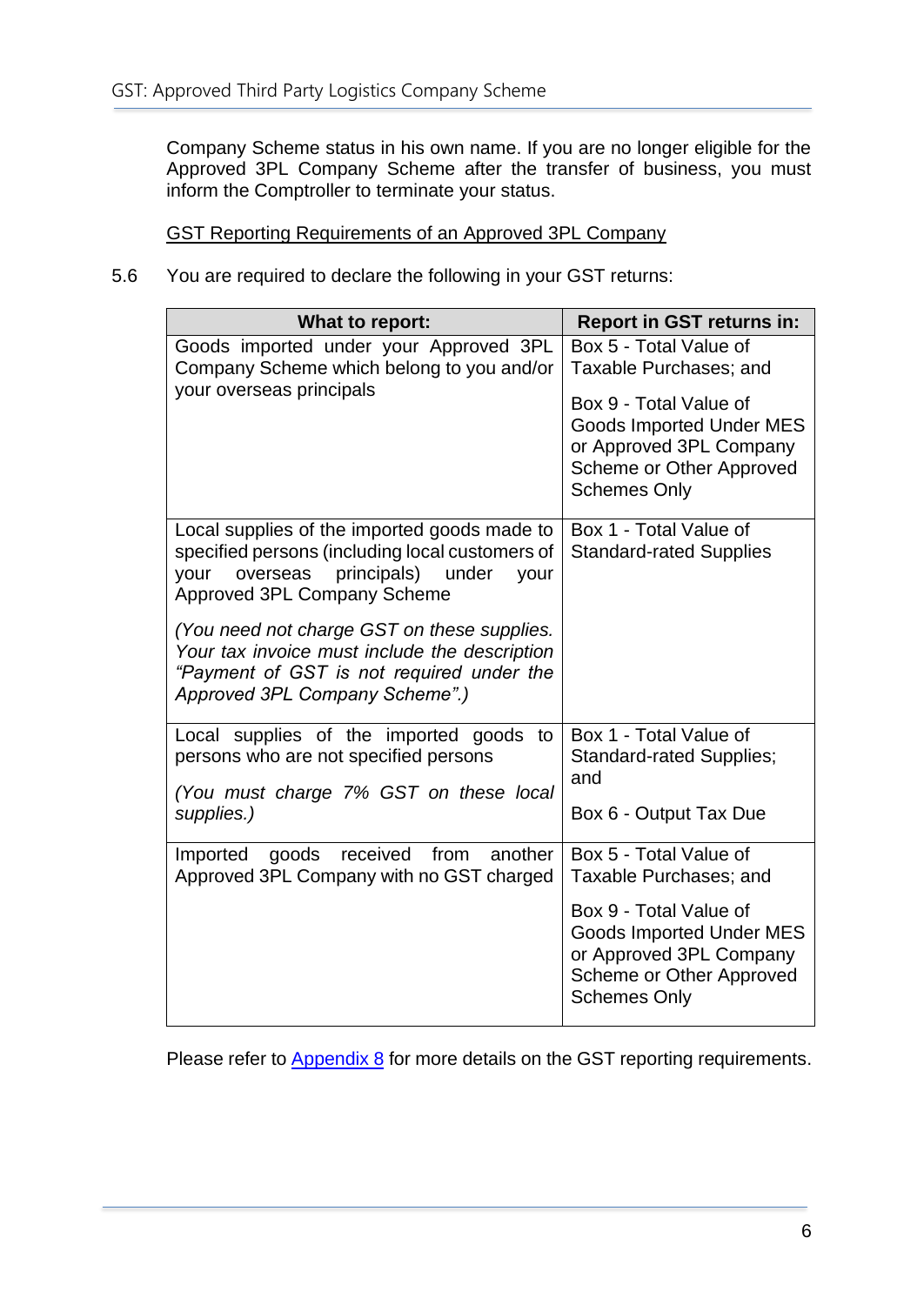## <span id="page-9-0"></span>**6 Application Procedures**

- 6.1 A GST-registered person that satisfies all the qualifying conditions for the Approved 3PL Company Scheme in paragraph 4 can apply for the scheme.
- 6.2 To apply for the Approved 3PL Company Scheme, you need to submit the following documents:
	- (a) A duly completed GST F15 together with all the required information stated on the form.
	- (b) A detailed write-up, including diagrammatic representations outlining the business arrangement made or to be made with your overseas principals and their customers on the movement of goods. These customers must be approved under the MES, AISS, ACMT Scheme or Approved 3PL Company Scheme.
	- (c) A copy of the contractual agreement with your overseas principals and/or your overseas principals' local customers showing clearly the scope of services and responsibilities in the 3PL arrangement (if available).
	- (d) Your computation to show that you meet the 50% qualifying threshold (see the example in [Appendix](#page-20-0) 4A and [Appendix 4B\)](#page-21-0).
	- (e) Letter of Undertaking (please use the format in [Appendix 5\)](#page-22-0).
	- (f) A copy of your latest audited financial statements.
	- (g) A certified<sup>14</sup> "Assisted Self-Help Kit (ASK): Declaration Form on Completing Annual Review & Voluntary Disclosure of Errors". This is not necessary if you have applied to participate in ACAP.

If you have a valid ACAP status, the ASK declaration form is not required if you perform a Post ACAP Review (PAR) and submit the "PAR Declaration" form (GST F28/F28A) or apply for ACAP renewal (GST F29).

6.3 We will inform you of the outcome of your application within one month from the date of receipt of your application. This is provided that your application form is fully completed with the relevant supporting documents. You may be required to provide a banker's guarantee, upon the direction of the Comptroller. We may also, in the course of processing your application, request for a visit to your business premises to assess your business and review your accounting and business records.

<sup>&</sup>lt;sup>14</sup> The ASK Annual Review declaration form has to be certified by either your own in-house or an external tax professional who is accredited with the Singapore Chartered Tax Professionals Limited ("SCTP") as an Accredited Tax Practitioner (GST) or Accredited Tax Advisor (GST). For more information on accreditation, please visit [www.sctp.org.sg.](http://www.sctp.org.sg/)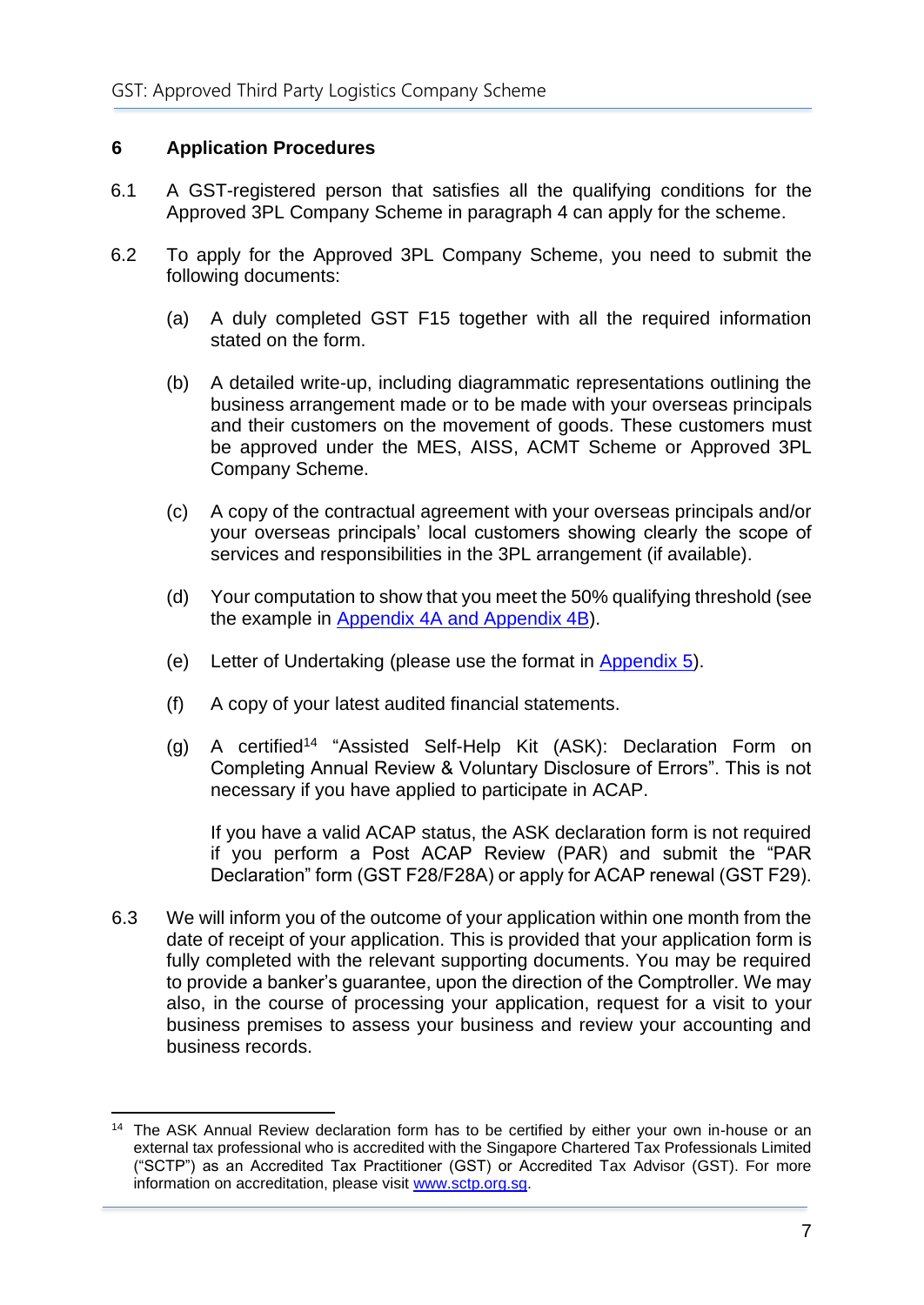# <span id="page-10-0"></span>**7 Conditions of Approval**

7.1 In general, the Eligibility Conditions are also the Conditions of Approval. Any additional conditions of approval beyond those stated in paragraph 4 will be spelt out in your individual approval letters.

#### <span id="page-10-1"></span>**8 Operational Procedures on Declaring Import Permits**

- 8.1 As an Approved 3PL Company, you are able to clear non-dutiable goods from Singapore Customs (SC) at importation or from ZG warehouse with the relevant ME permits if you activate your Customs Account with SC and subscribe to TradeNet. For more information, please refer to SC website at [www.customs.gov.sg](http://www.customs.gov.sg/) and [www.tradexchange.gov.sg.](https://www.tradexchange.gov.sg/)
- 8.2 However, if you do not subscribe to TradeNet and/or if you choose to engage freight forwarding companies to assist you, you are required to appoint the relevant authorised declaring agent (e.g. freight forwarder) to clear the goods from SC on your behalf. You can appoint the declaring agent and make subsequent changes through the online service "Apply for Declaring Agents" at *myTax Portal*<sup>15</sup> *.*
- 8.3 At any one time, you can appoint a maximum of 20 authorised declaring agents. It is your responsibility to keep and maintain the list of your authorised declaring agents. As you are accountable for all permits declared by your authorised declaring agents, you are advised to exercise due care and impose relevant controls after appointing the declaring agents for this purpose. Please refer to [Appendix](#page-33-0) 9 for the suggested measures.
- 8.4 If your imports were handled by the Air Express Companies (i.e. TNT Express Worldwide (S) Pte Ltd<sup>16</sup>, Federal Express (S) Pte Ltd, United Parcel Service Singapore Pte Ltd and DHL Express (Singapore) Pte Ltd), you should request these companies to provide you with an **Inward Summary report** stating the details of imports belonging to you on a periodic basis. Alternatively, these companies may issue subsidiary import certificates to you. You may use the Inward Summary report / subsidiary import certificate to declare your imports in your GST returns.

<sup>&</sup>lt;sup>15</sup> Please ensure that you have been authorised by your organisation as the preparer or the approver under *GST Tax Matters* to access this e-service in *myTax Portal*. If not, you will need to get your CorpPass administrator to log in to CorpPass to authorise you. For more information on how this can be done, please refer to www.iras.gov.sg > Taxes > Goods and Services Tax (GST) > Filing GST > Overview of GST e-Filing Process.

<sup>&</sup>lt;sup>16</sup> TNT Express Worldwide (S) Pte Ltd has been amalgamated with Federal Express (S) Pte Ltd with effect from 1 Oct 2021.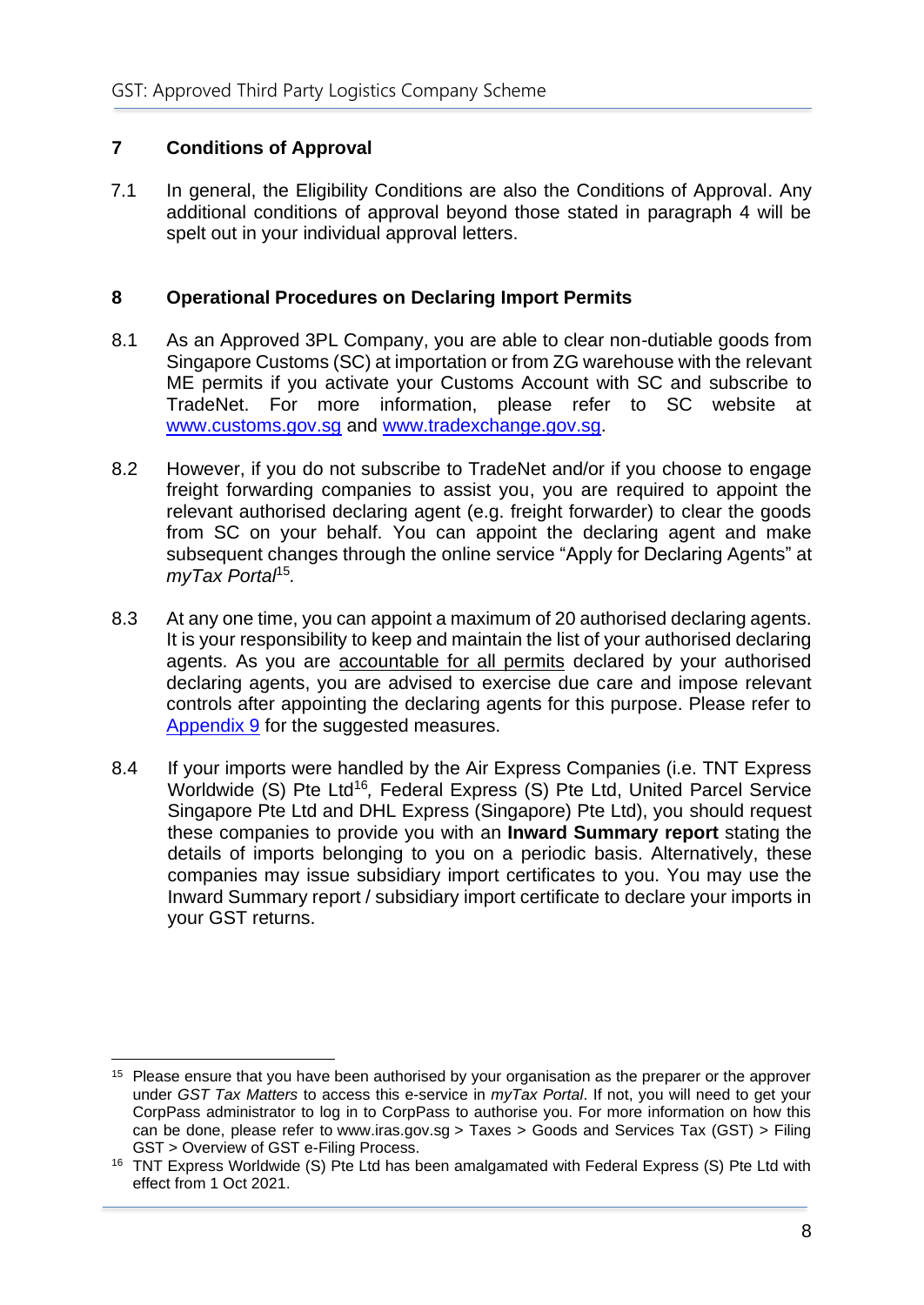# <span id="page-11-0"></span>**9 Validity Period of the Approved 3PL Company Scheme**

- 9.1 Approved applications will generally remain valid, subject to you meeting the eligibility conditions in paragraph 4 and the responsibilities in paragraph 5.
- 9.2 You will be required to complete and submit a certified "Assisted Self-Help Kit (ASK): Declaration Form on Completing Annual Review & Voluntary Disclosure of Errors" in order to remain under the scheme.
- 9.3 Approved 3PL Companies will be subject to periodic audits by the Comptroller. However, if you have been accorded the ACAP status, the Comptroller will step down on GST compliance activities during the tenure of your ACAP status unless significant anomalies are noted in your GST declarations.
- 9.4 You should inform the Comptroller immediately whenever you cease to qualify for the Approved 3PL Company Scheme (e.g. when you no longer supply goods on behalf of your overseas principals to specified persons). Your Approved 3PL Company status will be terminated once you cease to qualify for the scheme.

# <span id="page-11-1"></span>**10 Non-compliance under the Approved 3PL Company Scheme**

- 10.1 The Comptroller of GST may, by notice in writing, revoke your Approved 3PL Company Scheme status if it is found that you have:
	- (a) At any time ceased to satisfy any of the qualifying conditions of the scheme; or
	- (b) Provided false, misleading or inaccurate information on your eligibility for the scheme; or
	- (c) Failed to comply with any condition or requirement of the scheme or as imposed by the Comptroller.
- 10.2 If you have wrongly used your Approved 3PL Company Scheme to import goods with GST suspended, you are required to repay to the Comptroller the import GST otherwise payable on these goods and report it as output tax in Box 6 of your GST return. This applies when you import goods or remove the imported goods from the ZG warehouse on behalf of other persons under a scenario that is not prescribed in paragraphs 3.1 and 3.2.
- 10.3 If you have supplied the imported goods locally to your overseas principal's customers who are not under MES, AISS, ACMT Scheme or Approved 3PL Company Scheme and did not charge GST on these supplies, you have to repay the GST chargeable on these supplies.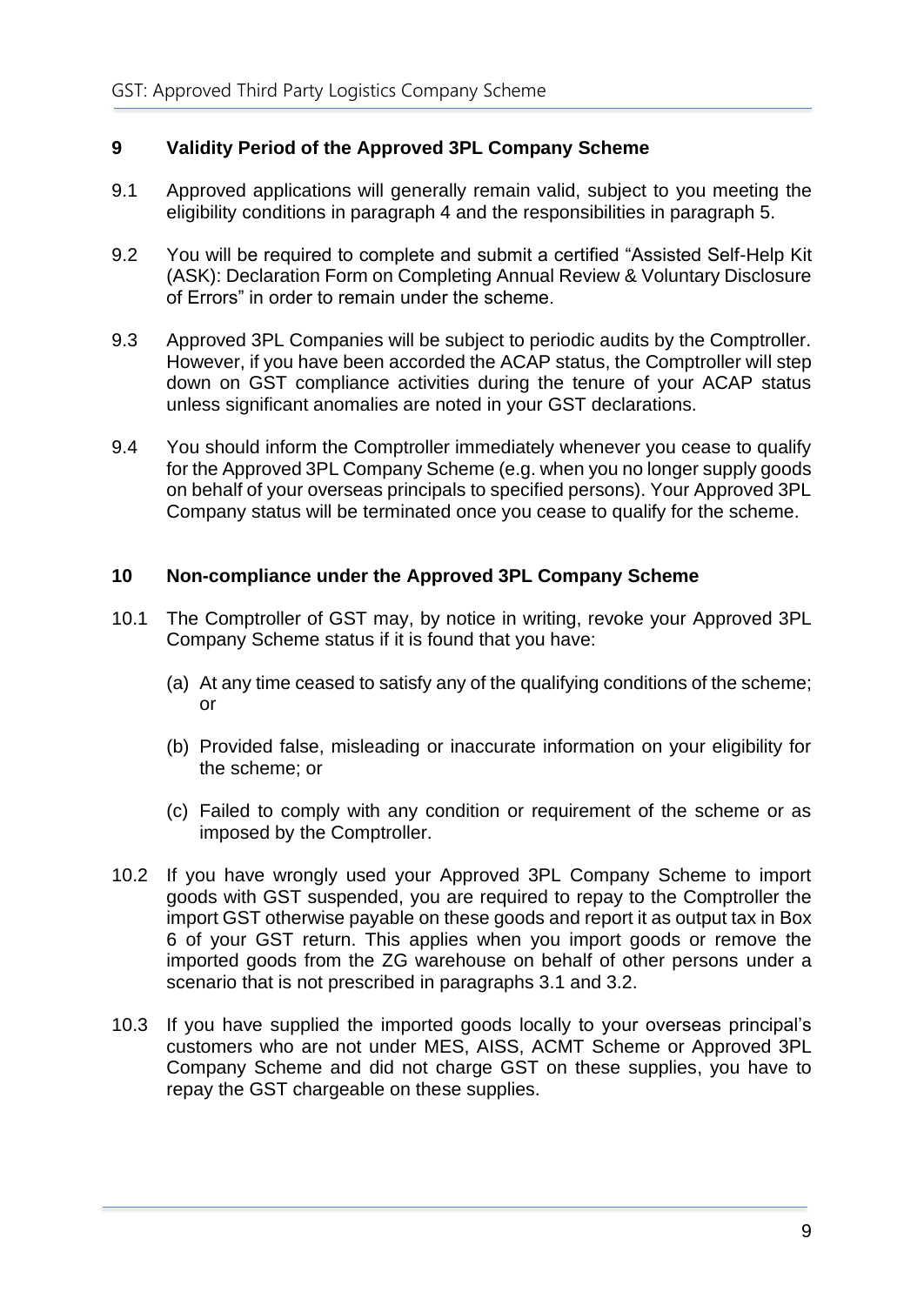10.4 Penalties could be imposed for filing incorrect GST returns as a result of failing to repay the GST on the imports in paragraph 10.2 or the supplies in paragraph 10.3.

# <span id="page-12-0"></span>**11 Implications of De-registration from GST**

11.1 When you de-register from GST, you have to ensure the following:

| Type of goods                                                                                                                                     | <b>Requirements of an Approved 3PL Company</b>                                                                                                                                                                                                                    |
|---------------------------------------------------------------------------------------------------------------------------------------------------|-------------------------------------------------------------------------------------------------------------------------------------------------------------------------------------------------------------------------------------------------------------------|
| Your own goods imported<br>with GST suspended                                                                                                     | Fulfil all the requirements pertaining to de-<br>registration like all other GST-registered<br>businesses.                                                                                                                                                        |
|                                                                                                                                                   | Account for deemed output tax in your Final GST<br>Return on these imported goods that form part of<br>your assets and stocks if the value of your<br>taxable assets and stocks on hand as at the<br>effective date of de-registration is more than<br>S\$10,000. |
| Goods belonging to your<br>overseas principal which<br>you have imported in the<br>capacity of a Section 33(2)<br>agent and with GST<br>suspended | Refer to e-Tax Guide "GST: Guide on Imports"<br>on the de-registration implications for a Section<br>33(2) agent.                                                                                                                                                 |
| Goods belonging to your<br>overseas principal which<br>you have imported in the<br>capacity of a Section 33A<br>agent and with GST<br>suspended   | Refer to e-Tax Guide "GST: Guide on Imports"<br>on the de-registration implications for a Section<br>33A agent.                                                                                                                                                   |

# <span id="page-12-1"></span>**12 Contact Information**

For enquiries on this e-Tax Guide, please contact the Goods and Services Tax Division at [www.iras.gov.sg](http://www.iras.gov.sg/) (select "Contact Us").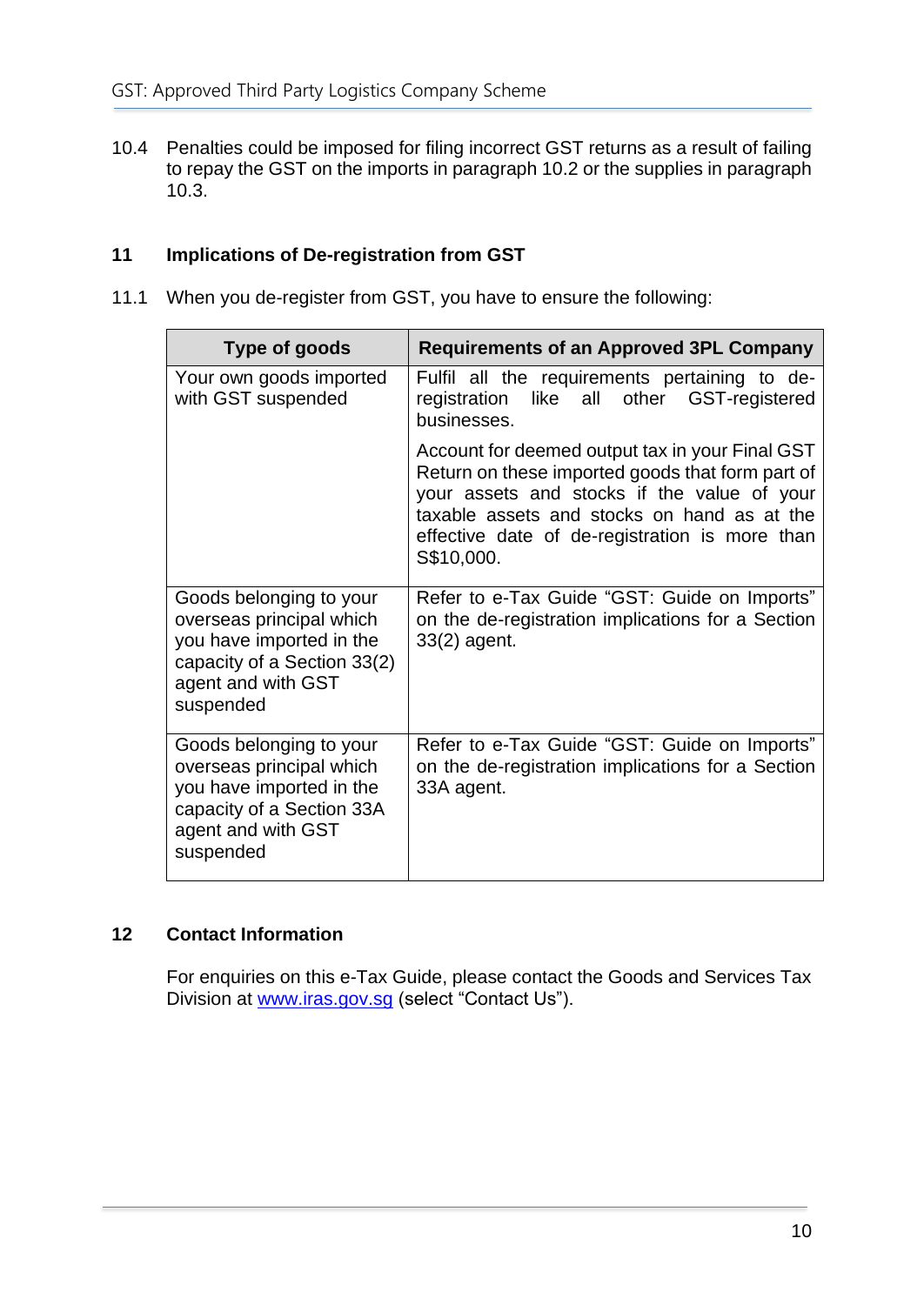# <span id="page-13-0"></span>**13 Updates and Amendments**

|                | Date of<br>amendment | <b>Amendments made</b>                                                                                                                                                                                                                                                                                                                                                                                                                                |
|----------------|----------------------|-------------------------------------------------------------------------------------------------------------------------------------------------------------------------------------------------------------------------------------------------------------------------------------------------------------------------------------------------------------------------------------------------------------------------------------------------------|
| $\mathbf 1$    | 11 Aug 2017          | Amended paragraph 8.2<br>$\bullet$                                                                                                                                                                                                                                                                                                                                                                                                                    |
| $\overline{2}$ | 11 Mar 2019          | Inserted footnote 7 and 8<br>$\bullet$<br>Inserted paragraph 9.2 on the requirement to perform<br>ASK Annual Review in order to remain under the<br>scheme                                                                                                                                                                                                                                                                                            |
| 3              | 22 Oct 2019          | Amended paragraph 2.2, 3.1, 4.2 and Appendix 1<br>$\bullet$<br>and 2 to include overseas principals who are GST-<br>registered under overseas vendor registration<br>regime as a pay-only person<br>Amended paragraph 4.4, Appendix 4A and inserted<br>$\bullet$<br>new Appendix 4B on the computation of 50%<br>qualifying threshold<br>Amended paragraph 6.2(g) on requirement of ASK<br>٠<br>declaration form<br>Inserted footnote 2, 4, 10 and 11 |
| 4              | 1 Mar 2021           | Updated change in name of Singapore Institute of<br>$\bullet$<br>Accredited Tax Professionals (SIATP) to Singapore<br><b>Chartered Tax Professionals Limited (SCTP)</b>                                                                                                                                                                                                                                                                               |
| 5              | 11 Nov 2021          | Amended paragraph 8.4 and inserted footnote 16 on<br>$\bullet$<br>TNT Express Worldwide (S) Pte Ltd<br>Other editorial amendments                                                                                                                                                                                                                                                                                                                     |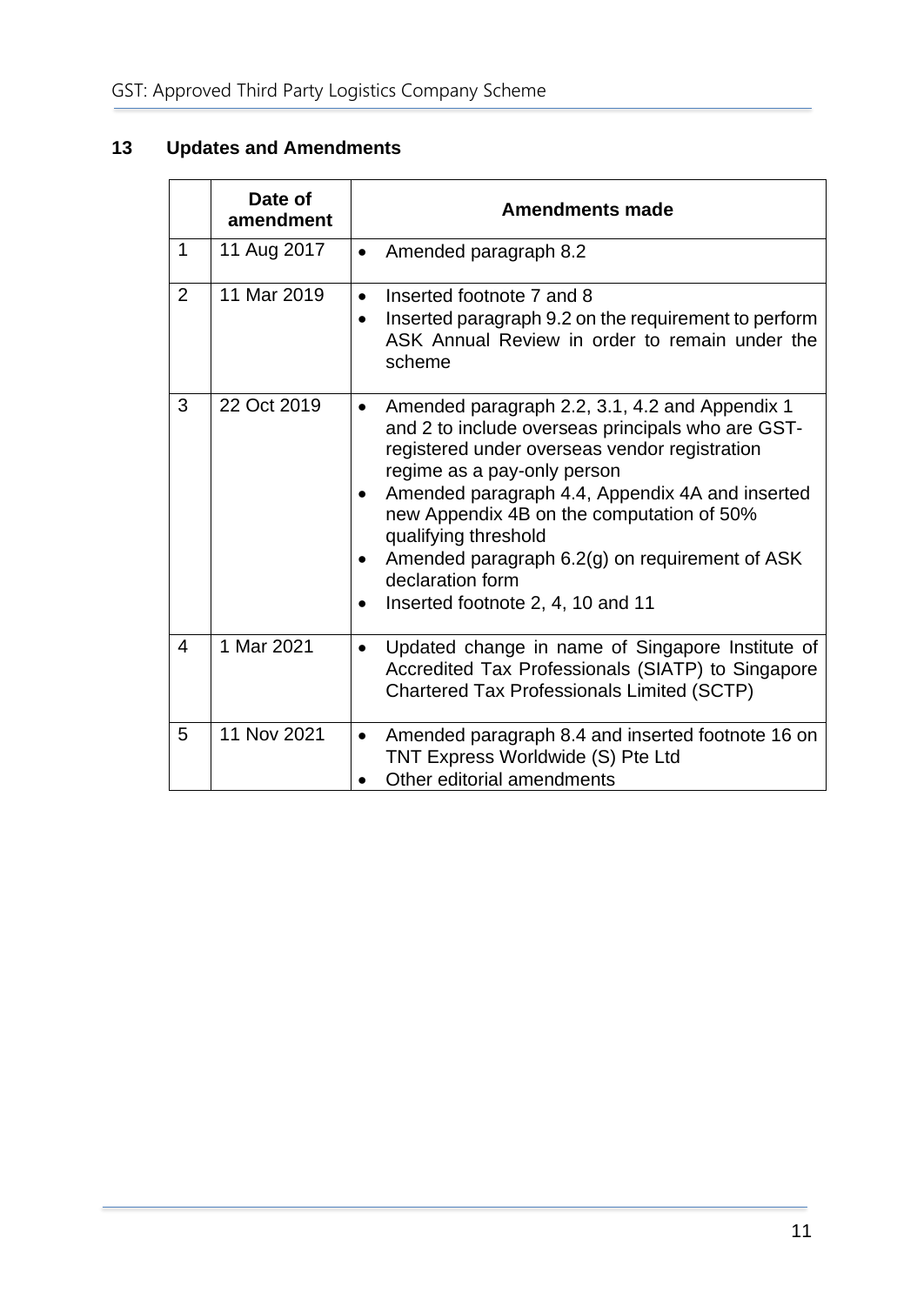# <span id="page-14-0"></span>**Appendix 1 – GST Treatment With and Without Approved 3PL Company Scheme**

Scenario A: Goods imported and supplied locally or exported by a Section 33(2) agent to the customers of overseas principal

#### (A1) Without Approved 3PL Company Scheme

In this scenario:

- (1) The local company imports goods belonging to its overseas principal in the capacity of a Section 33(2) agent. The overseas principal is not GST-registered or if he is GST-registered, the registration is under the OVR regime as a pay-only person.
- (2) The local company acts on behalf of its overseas principal and supplies the imported goods either locally or exports to the customers of the overseas principal.

The GST treatment of the imports in (1) and the supplies in (2) is as follows:

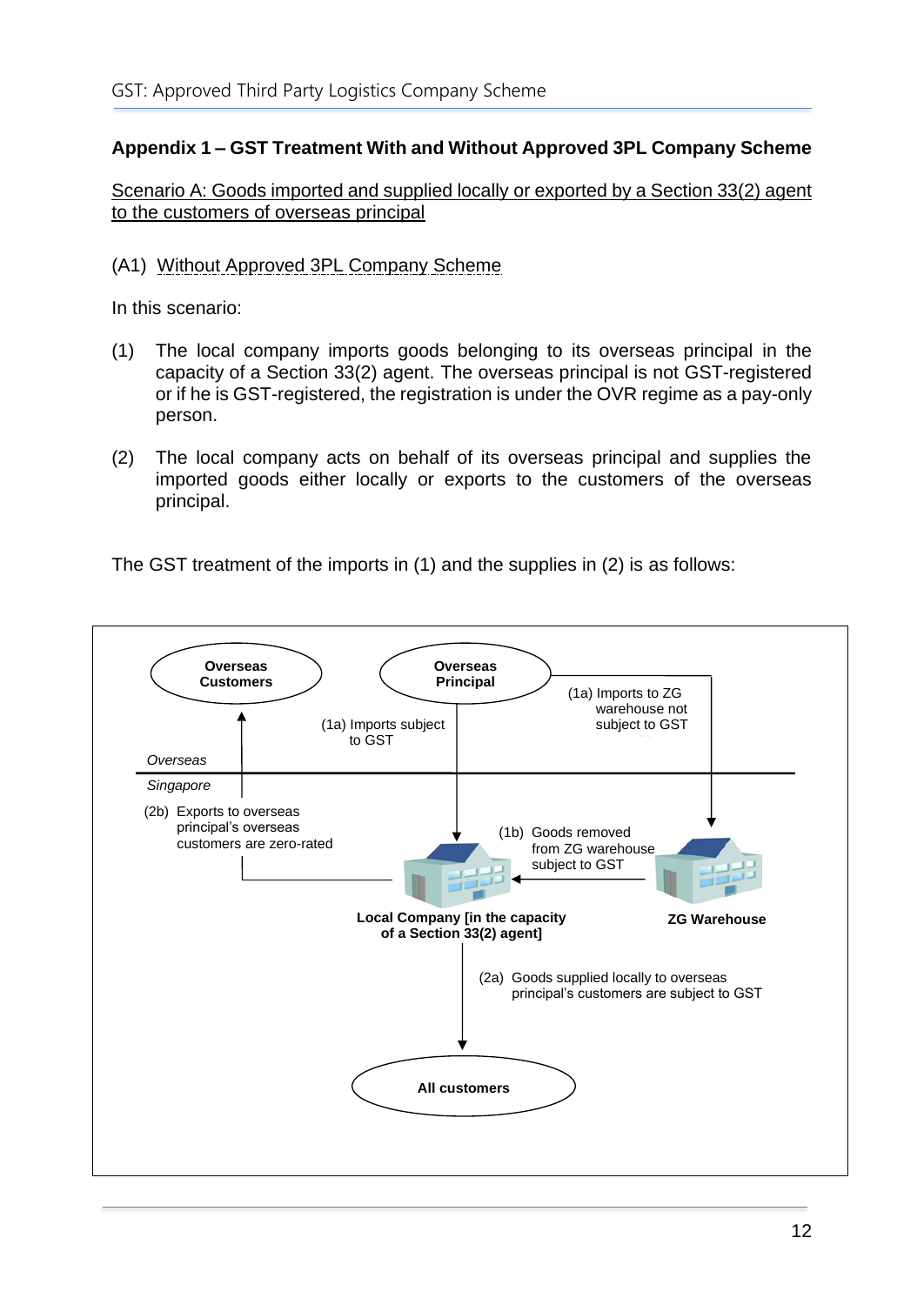Scenario A: Goods imported and supplied locally or exported by a Section 33(2) agent to the customers of overseas principal

## (A2) With Approved 3PL Company Scheme

In this scenario:

- (1) The Approved 3PL Company imports goods belonging to its overseas principal in the capacity of a Section 33(2) agent. The overseas principal is not GSTregistered or if he is GST-registered, the registration is under OVR regime as a pay-only person. It uses the Approved 3PL Company Scheme to import the goods on behalf of its overseas principal and/or to remove the imported goods from a ZG warehouse with GST suspended.
- (2) The Approved 3PL Company acts on behalf of its overseas principal and supplies the imported goods either locally or exports to the customers of the overseas principal.



The GST treatment of the imports in (1) and the supplies in (2) is as follows: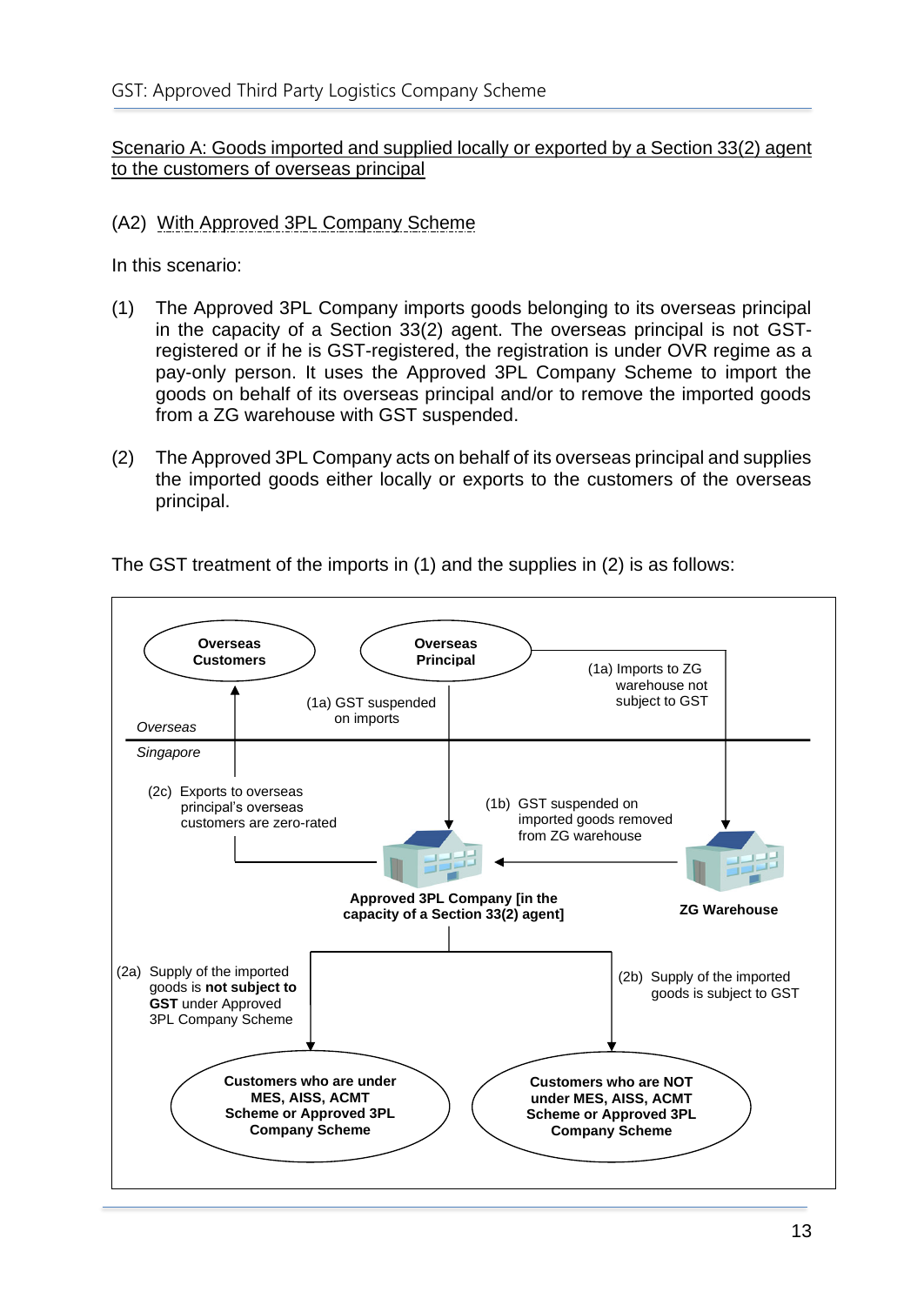Scenario B: Goods imported and supplied locally by a Section 33(2) agent to its overseas principal's customer where the goods are delivered to the customer's local agent

# (B1) Without Approved 3PL Company Scheme

In this scenario:

- (1) Local company X imports goods belonging to its overseas principal A in the capacity of a Section 33(2) agent. A is not GST-registered or if he is GSTregistered, the registration is under the OVR regime as a pay-only person.
- (2) Overseas principal A sells the goods to an overseas company B after the goods are imported into Singapore by local company X. Overseas company B gives instructions to deliver the goods to its Section 33(2) agent, company Y in Singapore.
- (3) Local company X acts on behalf of overseas principal A to deliver the imported goods to company Y (who is the Section 33(2) agent for overseas company B). Local company X is therefore regarded as having supplied the goods (on behalf of overseas principal A) to company Y.



The GST treatment of local company X's imports in (1) and supplies in (3) is as follows: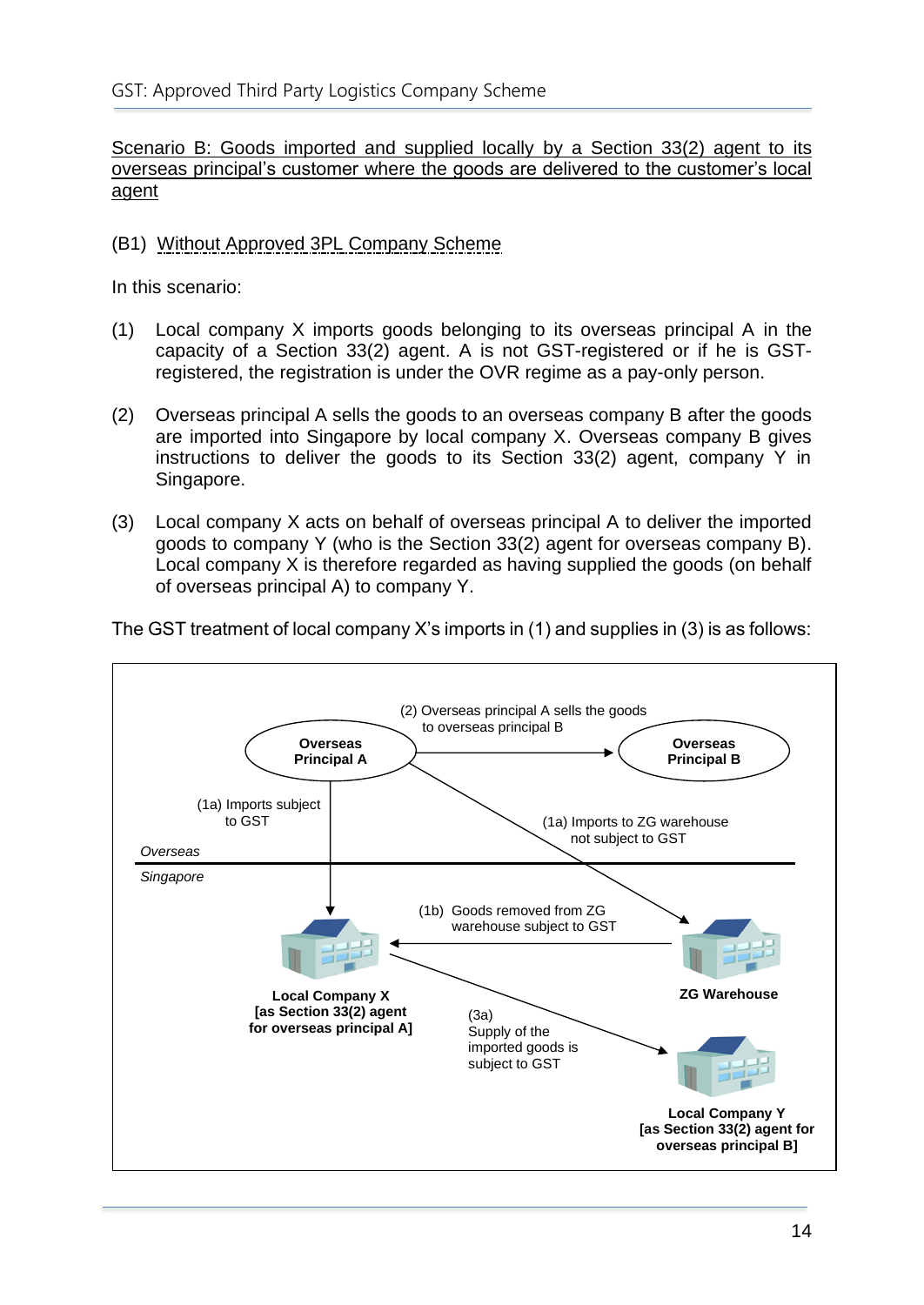#### Scenario B: Goods imported and supplied locally by a Section 33(2) agent to its overseas principal's customer where the goods are delivered to the customer's local agent

#### (B2) With Approved 3PL Company Scheme

In this scenario:

- (1) Approved 3PL Company 1 imports goods belonging to its overseas principal A in the capacity of a Section 33(2) agent. A is not GST-registered or if he is GSTregistered, the registration is under the OVR regime as a pay-only person. It uses the Approved 3PL Company Scheme to import the goods on behalf of overseas principal A and/or to remove the imported goods from a ZG warehouse with GST suspended.
- (2) Overseas principal A sells the goods to an overseas company B after the goods are imported into Singapore by Approved 3PL Company 1. Overseas company B gives instructions to deliver the goods to its respective Section 33(2) agents, Approved 3PL Company 2 and company Y in Singapore.
- (3) Approved 3PL Company 1 acts on behalf of overseas principal A to deliver the imported goods to Approved 3PL Company 2 or company Y (who are Section 33(2) agents for overseas company B). Approved 3PL Company 1 is therefore regarded as having supplied the goods (on behalf of overseas principal A) to Approved 3PL Company 2 or company Y respectively.

The GST treatment of Approved 3PL Company 1's imports in (1) and supplies in (3) is as follows:

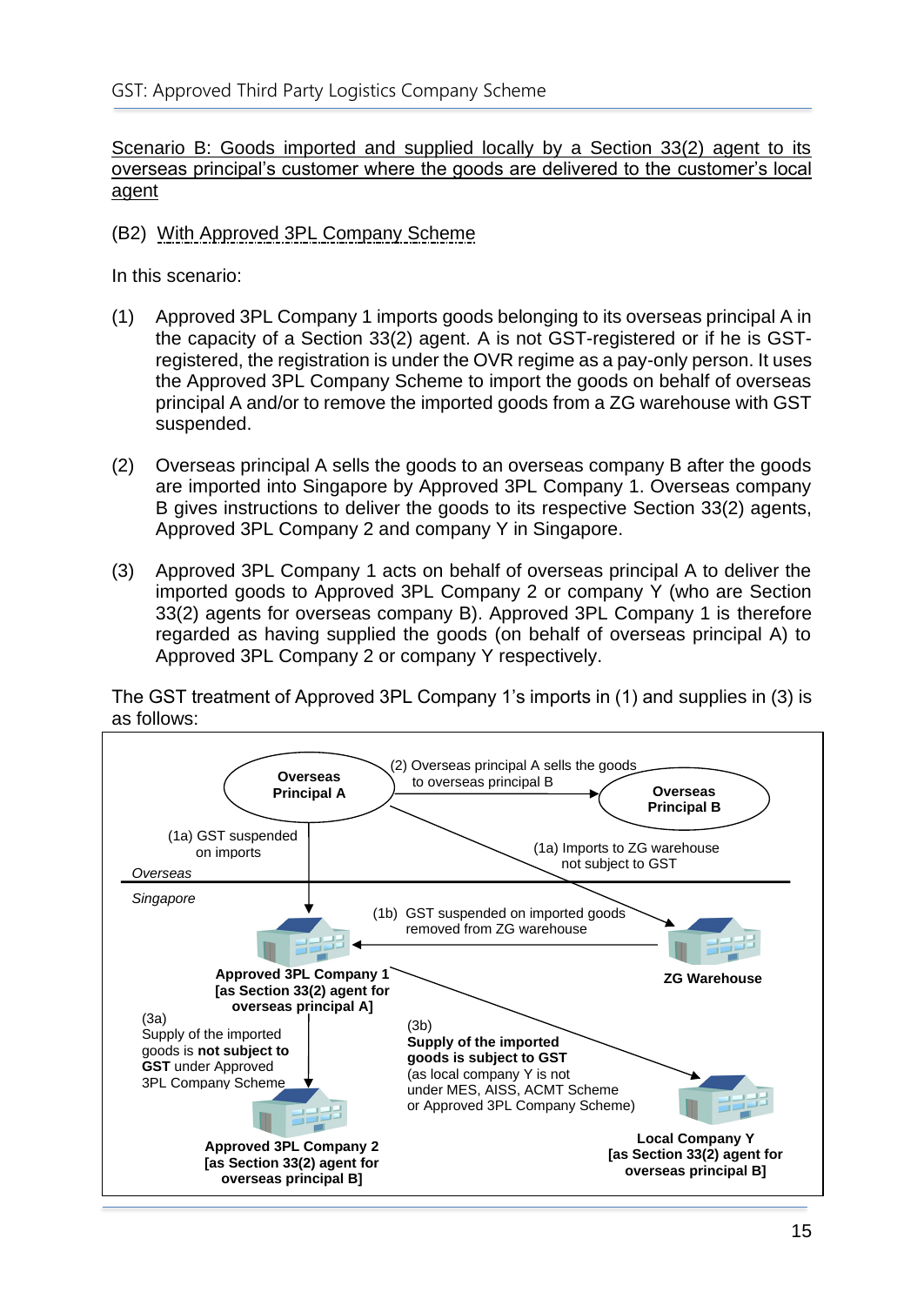# <span id="page-18-0"></span>**Appendix 2 – Acting as a Section 33(2) agent on behalf of overseas principals**

For goods that you import in the capacity of a Section 33(2) agent for your overseas principals, the goods are deemed to be your imports. Consequently, you may use your Approved 3PL Company Scheme to import such goods on behalf of your overseas principals and need not charge GST when you remove and supply these goods to their customers who are approved under the MES, AISS, ACMT Scheme or Approved 3PL Company Scheme.

To qualify as a Section 33(2) agent for overseas persons, the following conditions must be met:

- (a) Your overseas principals do not belong<sup>17</sup> in Singapore and are not registered for GST or if registered for GST, the registration is under OVR regime as pay-only persons;
- (b) You are authorised to handle the imports and supply for the overseas principals;
- (c) You retain control over the goods during the period when they are in Singapore;
- (d) The goods imported must be subsequently sold locally or exported to the customers of the overseas principals. The subsequent supply of goods is regarded as made by you as if you are the principal;
- (e) The overseas principals' transactions of imports and supply have to be reported in your GST return, and you must maintain separate records for the overseas principals' transactions;
- (f) For local sales of your overseas principals, you have to charge GST. For export sales of your overseas principals, you have to maintain export documents.
- (g) You must maintain proper stock reports and stock reconciliation reports for each of the overseas principals such that the stock balance in the warehouse can be reconciled to the goods imported and the goods supplied.

<sup>&</sup>lt;sup>17</sup> The overseas person must not have a business or fixed establishment in Singapore.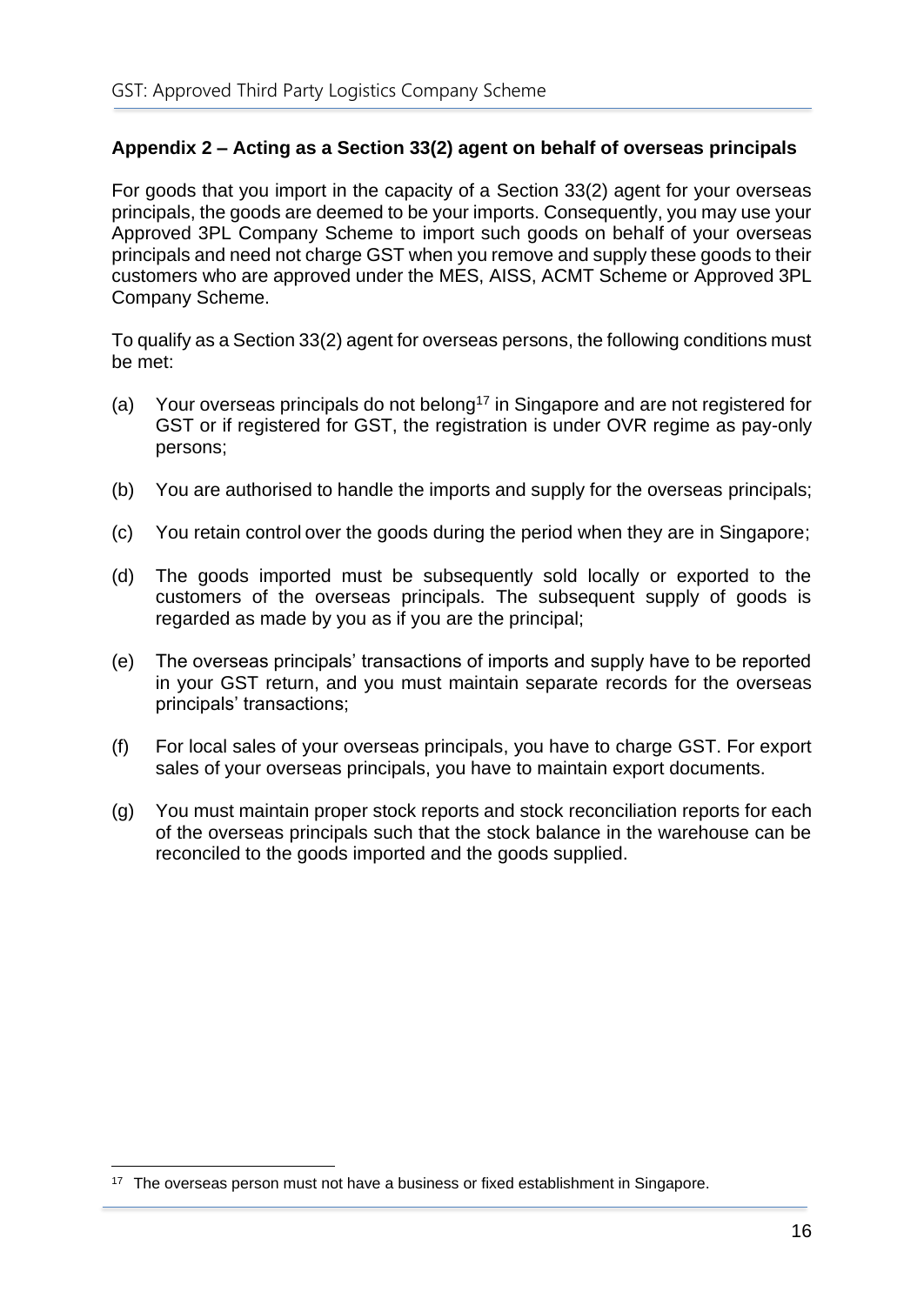#### <span id="page-19-0"></span>**Appendix 3 – Description of logistics management services to be provided by the Approved 3PL Company**

| <b>Types of logistics</b><br>management services |                                                         | <b>Description</b>                                                                                                                                                                                                                                                                                                                          |  |  |
|--------------------------------------------------|---------------------------------------------------------|---------------------------------------------------------------------------------------------------------------------------------------------------------------------------------------------------------------------------------------------------------------------------------------------------------------------------------------------|--|--|
| i.                                               | Consolidation/<br>De-consolidation                      | This involves stuffing and unstuffing of containers.                                                                                                                                                                                                                                                                                        |  |  |
| ij.                                              | Order processing                                        | Processing of purchase orders received directly from the<br>principal's customer.                                                                                                                                                                                                                                                           |  |  |
| iii                                              | Inventory<br>management/<br>Procurement and<br>sourcing | Monitoring and managing the inventory for its principals. If<br>the inventory level is low, the Approved 3PL Company<br>would automatically source for the goods or components<br>from the relevant suppliers to replenish the inventory.                                                                                                   |  |  |
| iv                                               | Assembly/<br>Configuration/<br>Software loading         | The assembly of various component parts, based on the<br>customer's order, according to their requirements.<br>Picking the correct component parts or accessories<br>according to the customer's instructions/orders. Simple<br>blending may also take place for soft commodities and<br>liquid chemicals.<br>Loading of computer software. |  |  |
| $\mathsf{V}$                                     | QC checks and<br>testing                                | Performing of prescribed test procedures on the goods<br>before they are shipped out/delivered.                                                                                                                                                                                                                                             |  |  |
| vi                                               | Packing and<br>labeling                                 | Packing of customers' orders and labeling the boxes.                                                                                                                                                                                                                                                                                        |  |  |
| vii                                              | Kitting or "Pick and<br>pack"                           | The meaning of this term is wide depending on its usage.<br>Generally, kitting refers to "pick and pack" of parts or<br>components for delivery to the factory.<br>In the case of finished products, it involves the packing of<br>items according to the specific requirements of the buyer.                                               |  |  |
| viii                                             | Return and repairs                                      | Receipt of faulty parts directly from the customer's buyer<br>for repairs. Depending on its contract with the customer,<br>the 3PL company may issue a temporary replacement<br>and/or undertake simple repairs. If necessary, the faulty<br>parts may be sent back to the factory.                                                         |  |  |
| iх.                                              | Invoicing                                               | Generating an invoice (usually based on the<br>EDI<br>transmission from its principal) on behalf of its principal.                                                                                                                                                                                                                          |  |  |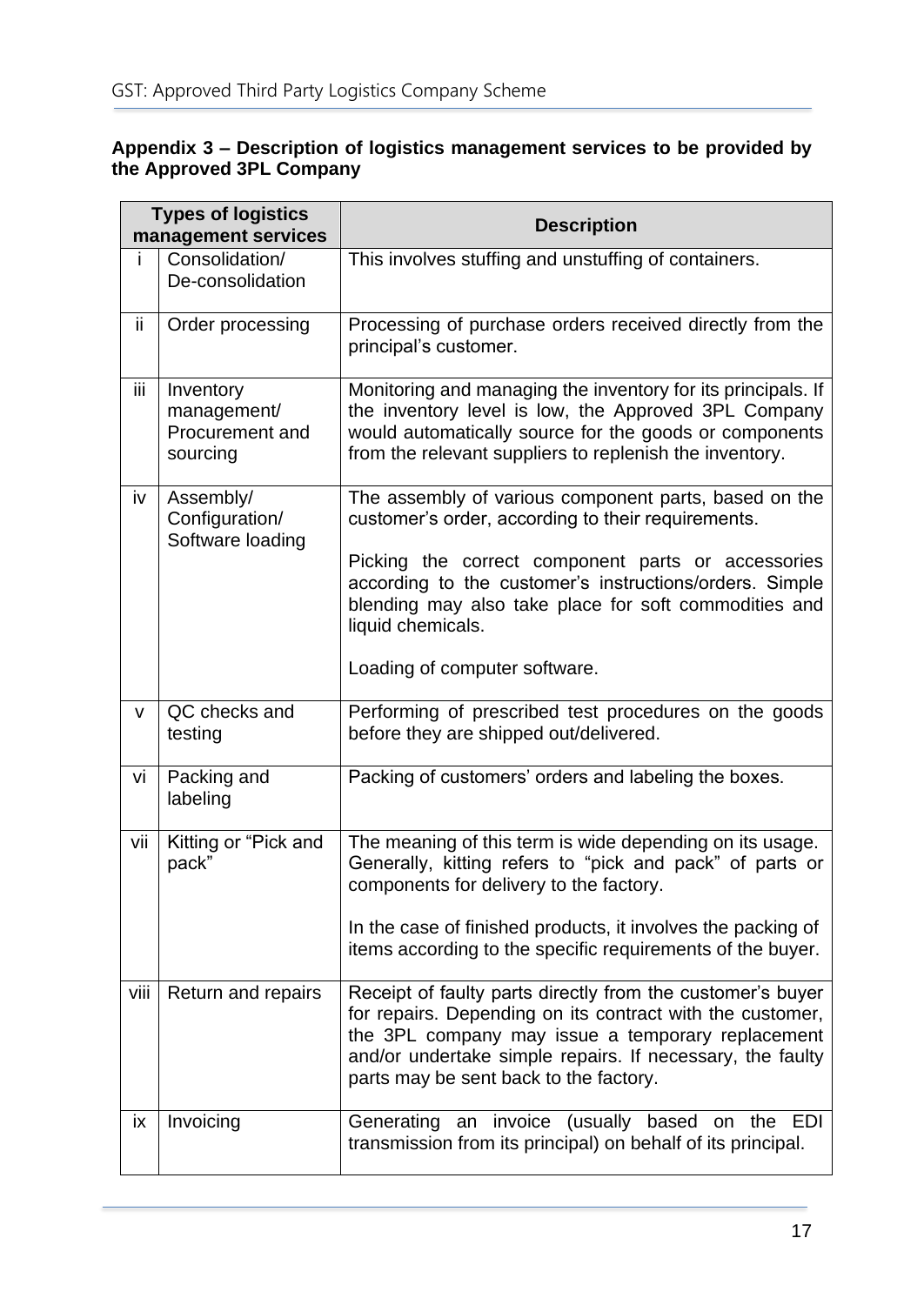#### <span id="page-20-0"></span>**Appendix 4A – Example on the computation of the 50% qualifying threshold for 12-month period before 1 Jan 2020**

Name of Applicant: ABC Pte Ltd

Period covered in this computation: 1 Jan 2019 to 31 Dec 2019 (for a past period of 12 months)

|             |                                                                                                                                                                 |    | (3)        | Remarks/Explanation                                                                                                                                                                                                                                                                      |
|-------------|-----------------------------------------------------------------------------------------------------------------------------------------------------------------|----|------------|------------------------------------------------------------------------------------------------------------------------------------------------------------------------------------------------------------------------------------------------------------------------------------------|
| a           | Value of standard-rated supplies of<br>goods/services to non-MES<br>customers and/or other non-<br><b>Approved 3PL Companies</b>                                |    | 680,680    | Includes supplies made in the<br>capacity of:<br>Section 33(2) agent of<br>overseas principals; and                                                                                                                                                                                      |
| b           | Value of standard-rated supplies of<br>goods to MES customers and/or<br>other Approved 3PL Companies as<br>a Section 33(2) agent of your<br>overseas principals | ÷  | 2,000,000  | your own company                                                                                                                                                                                                                                                                         |
| $\mathbf C$ | Value of relevant supplies received<br>from your supplier that were subject<br>to customer accounting from 1 Jan<br>2019 to 31 Dec 2019                         |    | 20,000     | Included in Box 1 of GST F5<br>return                                                                                                                                                                                                                                                    |
| d           | Total value of standard-rated<br>supplies                                                                                                                       | ł. | 2,700,680  | $a + b + c$<br>For Box 1 of GST F5 return                                                                                                                                                                                                                                                |
| e           | Total value of zero-rated supplies                                                                                                                              | t, | 8,000,000  | Zero-rated supplies refers to<br>both exports of goods and<br>international services under<br>section 21(3) of the GST Act,<br>and includes supplies made in<br>the capacity of:<br>Section 33(2) agent of<br>overseas principals; and<br>your own company<br>For Box 2 of GST F5 return |
| f           | Total value of exempt supplies                                                                                                                                  | t  | 119,320    | For Box 3 of GST F5 return                                                                                                                                                                                                                                                               |
| g           | <b>Total supplies</b>                                                                                                                                           | ċ  | 10,820,000 | $d + e + f$                                                                                                                                                                                                                                                                              |
|             | <b>Computation of qualifying</b><br>threshold (exceeding 50%)                                                                                                   |    | 92.6%      | $b + e$<br>$g - c$                                                                                                                                                                                                                                                                       |

Since the computed ratio of zero-rated supplies plus supplies to MES customers and/or other Approved 3PL Companies as a percentage of total supplies (excluding the relevant supplies subject to customer accounting) exceeds 50%, ABC Pte Ltd meets the 50% qualifying threshold for the Approved 3PL Company Scheme.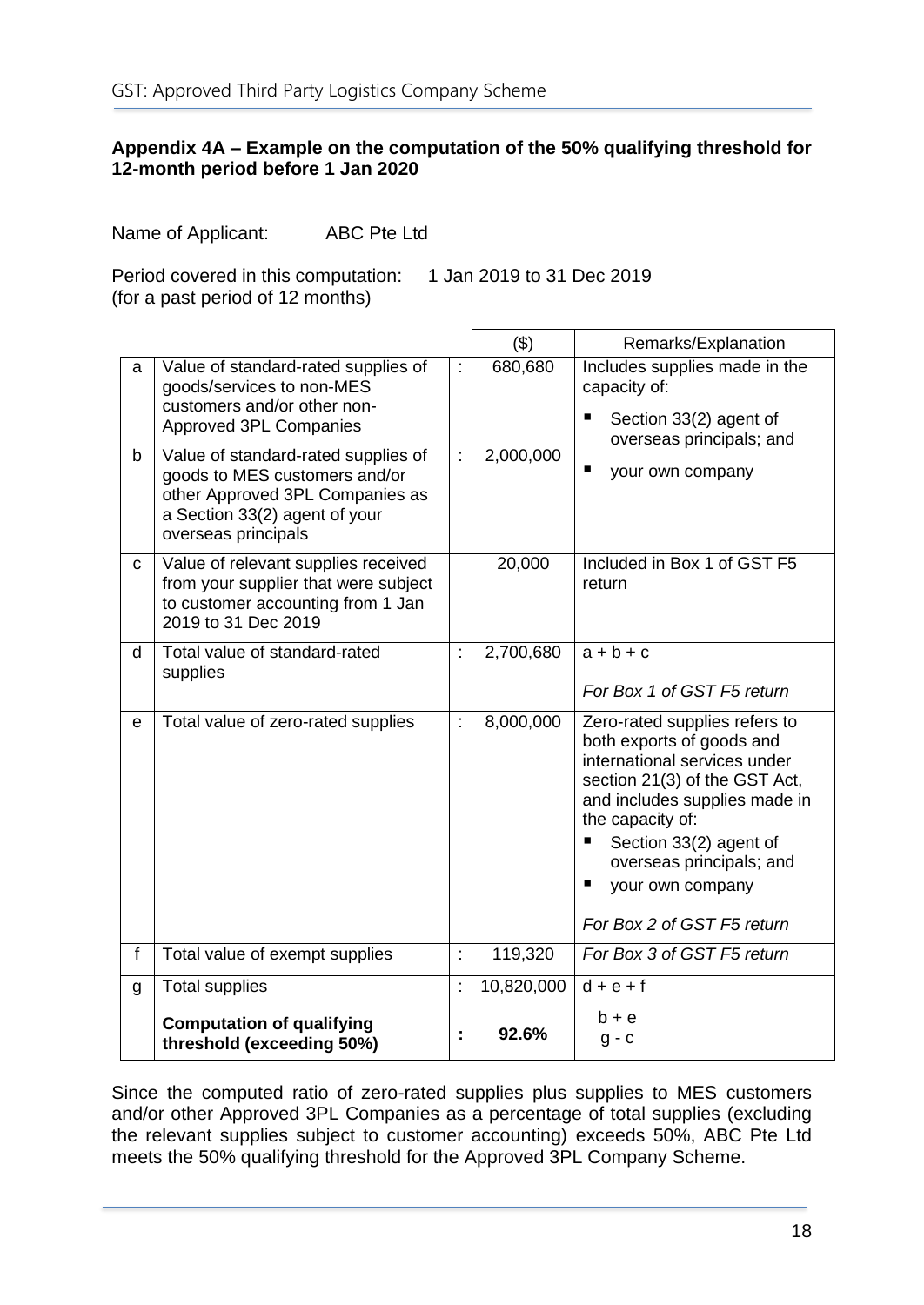#### <span id="page-21-0"></span>**Appendix 4B – Example on the computation of the 50% qualifying threshold for 12-month period after 1 Jan 2020**

Name of Applicant: ABC Pte Ltd

Period covered in this computation: 1 Jul 2019 to 30 Jun 2020 (for a past period of 12 months)

|              |                                                                                                                                                              |                      | (3)        | Remarks/Explanation                                                                                                                                                                                                                                                                               |
|--------------|--------------------------------------------------------------------------------------------------------------------------------------------------------------|----------------------|------------|---------------------------------------------------------------------------------------------------------------------------------------------------------------------------------------------------------------------------------------------------------------------------------------------------|
| a            | Value of standard-rated supplies of<br>goods/services to non-MES customers<br>and/or other non-Approved 3PL<br>Companies                                     | ÷,                   | 680,680    | Includes supplies made in the<br>capacity of:<br>$\blacksquare$<br>Section 33(2) agent of<br>overseas principals; and                                                                                                                                                                             |
| b            | Value of standard-rated supplies of<br>goods to MES customers and/or other<br>Approved 3PL Companies as a Section<br>33(2) agent of your overseas principals | $\ddot{\cdot}$       | 3,000,000  | п<br>your own company                                                                                                                                                                                                                                                                             |
| C            | Value of relevant supplies received<br>from your supplier that were subject to<br>customer accounting from 1 Jul 2019 to<br>30 Jun 2020                      | ł.                   | \$120,000  | Included in Box 1 of GST F5<br>return                                                                                                                                                                                                                                                             |
| d            | Value of imported services subject to<br>reverse charge from 1 Jan 2020 to 30<br>Jun 2020                                                                    | ÷,                   | \$380,640  | For Box 14 of GST F5 return<br>and included in Box 1 of GST<br>F5 return                                                                                                                                                                                                                          |
| e            | Total value of standard-rated supplies                                                                                                                       | ł.                   | 4,181,320  | $a + b + c + d$<br>For Box 1 of GST F5 return                                                                                                                                                                                                                                                     |
| $\mathbf{f}$ | Total value of zero-rated supplies                                                                                                                           | $\ddot{\phantom{a}}$ | 6,000,000  | Zero-rated supplies refer to<br>both exports of goods and<br>international services under<br>section 21(3) of the GST Act,<br>and includes supplies made<br>in the capacity of:<br>П<br>Section 33(2) agent of<br>overseas principals; and<br>ш<br>your own company<br>For Box 2 of GST F5 return |
| g            | Total value of exempt supplies                                                                                                                               | t,                   | 809,320    | For Box 3 of GST F5 return                                                                                                                                                                                                                                                                        |
| h            | <b>Total supplies</b>                                                                                                                                        | ÷,                   | 10,990,640 | $e + f + g$                                                                                                                                                                                                                                                                                       |
|              | <b>Computation of qualifying threshold</b><br>(exceeding 50%)                                                                                                | ÷                    | 85.8%      | $b + f$<br>$h - c - d$                                                                                                                                                                                                                                                                            |

(Assumption: ABC Pte Ltd does not operate any electronic marketplace.)

Since the computed ratio of zero-rated supplies plus supplies to MES customers and/or other Approved 3PL Companies as a percentage of total supplies (excluding the relevant supplies subject to customer accounting and imported services subject to reverse charge) exceeds 50%, ABC Pte Ltd meets the 50% qualifying threshold for the Approved 3PL Company Scheme.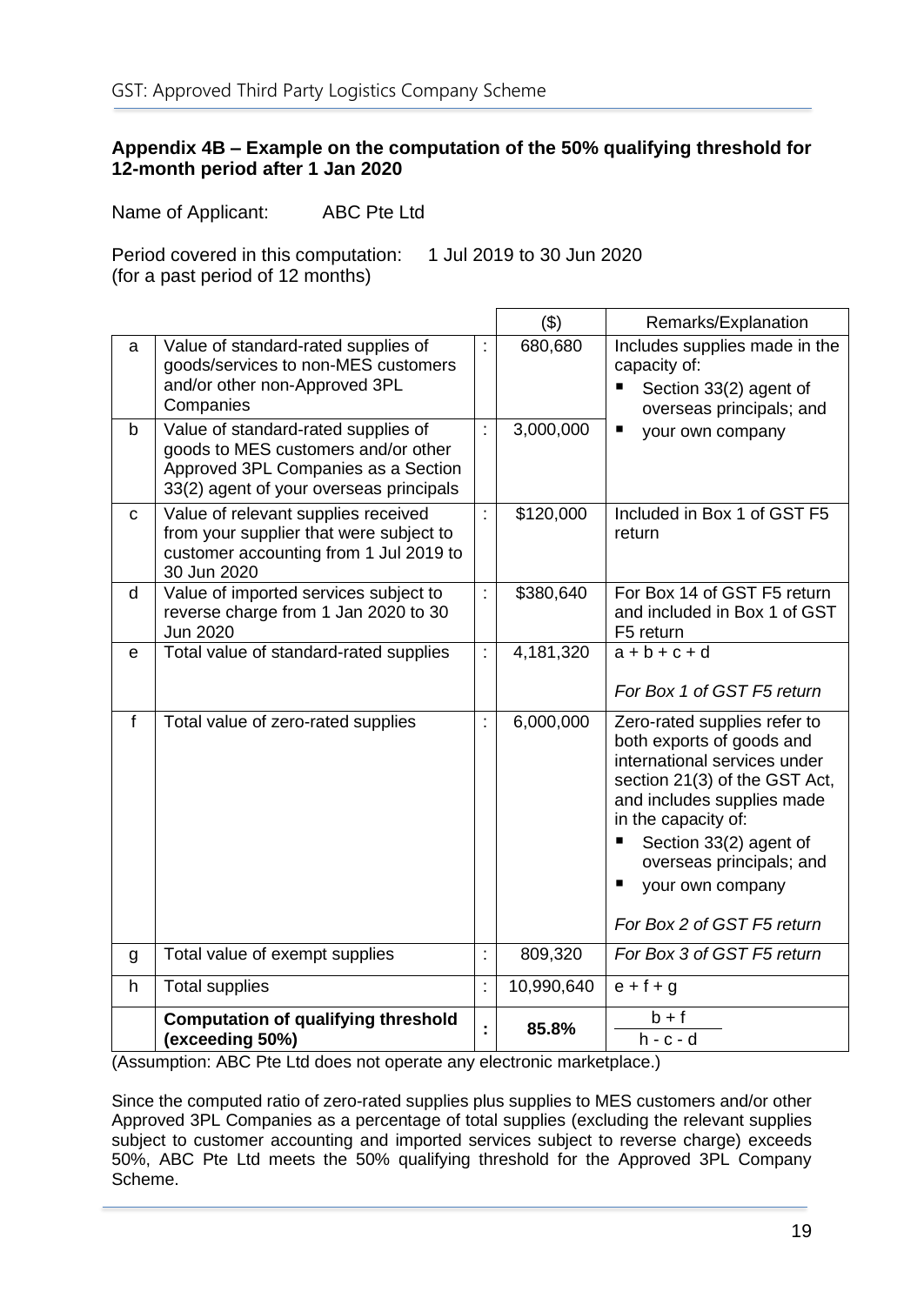# <span id="page-22-0"></span>**Appendix 5 – Letter of Undertaking**

To: The Comptroller of Goods and Services Tax 55 Newton Road Revenue House Singapore 307987

 $I/We^*$ ,  $\qquad \qquad$  of  $\qquad \qquad$  (Name of Applicant)  $\qquad \qquad$  (G (GST Registration No.) hereby undertake to take on full responsibility and accountability of GST for our overseas principal(s) and to provide sufficient audit trail for goods imported and supplied on behalf of our overseas principal(s), by complying with the following requirements on record-keeping and accounting of GST:

#### *A. Record-keeping*

- (a) Any correspondence or letter from our overseas principal(s), authorising us as its local agent.
- (b) Stock records for each overseas principal containing the following details:
	- (i) Inward handling/ Receipt of goods
		- Date of import/ goods removed from Zero-GST (ZG) warehouse/ receipt;
		- Total import value/ value of goods removed from ZG warehouse/ value of goods received;
		- Description of goods; and
		- Quantity of goods.

We will also maintain copies of Goods Received Notes (GRN), delivery orders (DO), customs permits, shipping documents, commercial invoices, insurance documents, correspondences with overseas principals/ suppliers and any other relevant documents.

- (ii) Outward handling/ Removal of goods
	- Date of export/ re-export/ sale;
	- Purpose of removal (local sale, export, re-export etc.);
	- Description of goods;
	- Total value of goods exported/ re-exported/ sold; and
	- Quantity of goods exported/ re-exported/ sold.

We will also maintain the relevant documents such as purchase orders (PO), delivery orders (DO), customs permits, shipping documents, commercial invoices, insurance documents, written instructions from and correspondences with our overseas principals or their customers, our tax invoice (if invoicing is done by us), evidence of payment received from the purchaser (if payment is made to us) as well as any other relevant documents.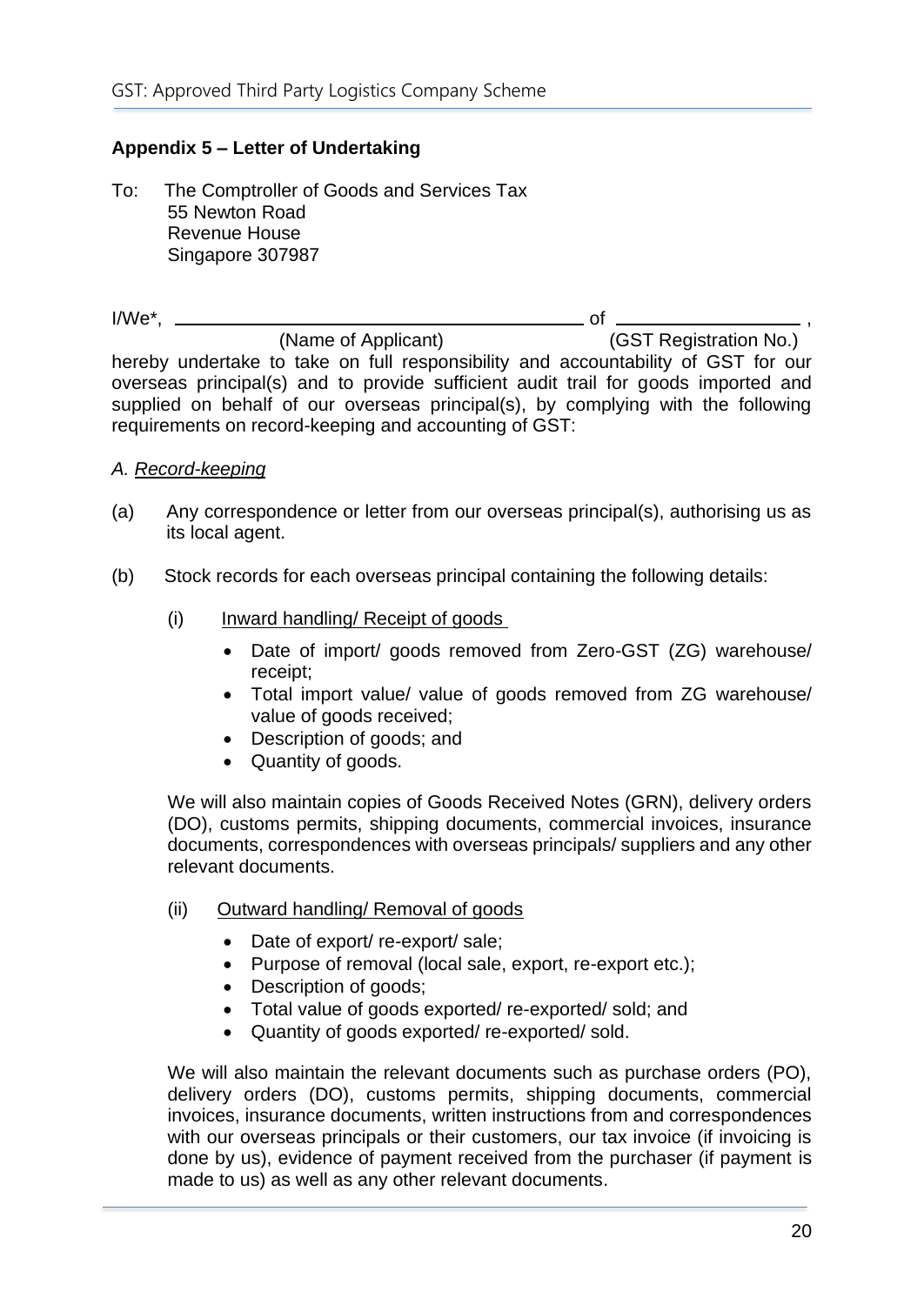- (iii) Storage/ Custody of goods
	- Names of persons handing over and/ or taking over the goods at each stage of their storage into the warehouse
	- Storage locations of the goods in the warehouse

#### (iv) Stock-taking/ Inventory audit of goods

Records of full and comprehensive internal and/ or external stock-take/ inventory audit

(v) Discrepancy reporting

Reconciliation reports pertaining to discrepancies of the goods (if any) at the point of their:

- Receipt into the warehouse
- Removal from the warehouse
- After a stock-take/ inventory audit is conducted

We will maintain proper stock reports and stock reconciliation reports for each of the overseas principals such that the stock balance in the warehouse can be reconciled to the goods imported and the goods supplied.

(c) Records of our overseas principal(s) for whom we are acting, as if we are the taxable person and comply with section 46 of the GST Act – Duty to keep records.

# *B. GST Accounting*

*Imports and receipt of goods under the Approved 3PL Company Scheme:*

- (a) We will declare the value of imports and value of goods removed from a ZG warehouse, including that of our overseas principal(s), in Box 5 "Total Value of Taxable Purchases'" and Box 9 "Total Value of Goods Imported Under MES or Approved 3PL Company Scheme or Other Approved Schemes only" of our GST returns for the relevant accounting periods. As there is no import GST payable under the Approved 3PL Company Scheme, there is also no input tax credit to be claimed by us in our GST returns for imports; and
- (b) We will declare the value of goods received from another Approved 3PL Company in Box 5 "Total Value of Taxable Purchases" and Box 9 "Total Value of Goods Imported Under MES or Approved 3PL Company Scheme or Other Approved Scheme Only" of our GST returns for the relevant accounting periods. As there is no GST payable under the Approved 3PL Company Scheme, there is also no input tax credit to be claimed by us in our GST returns for such goods received by us.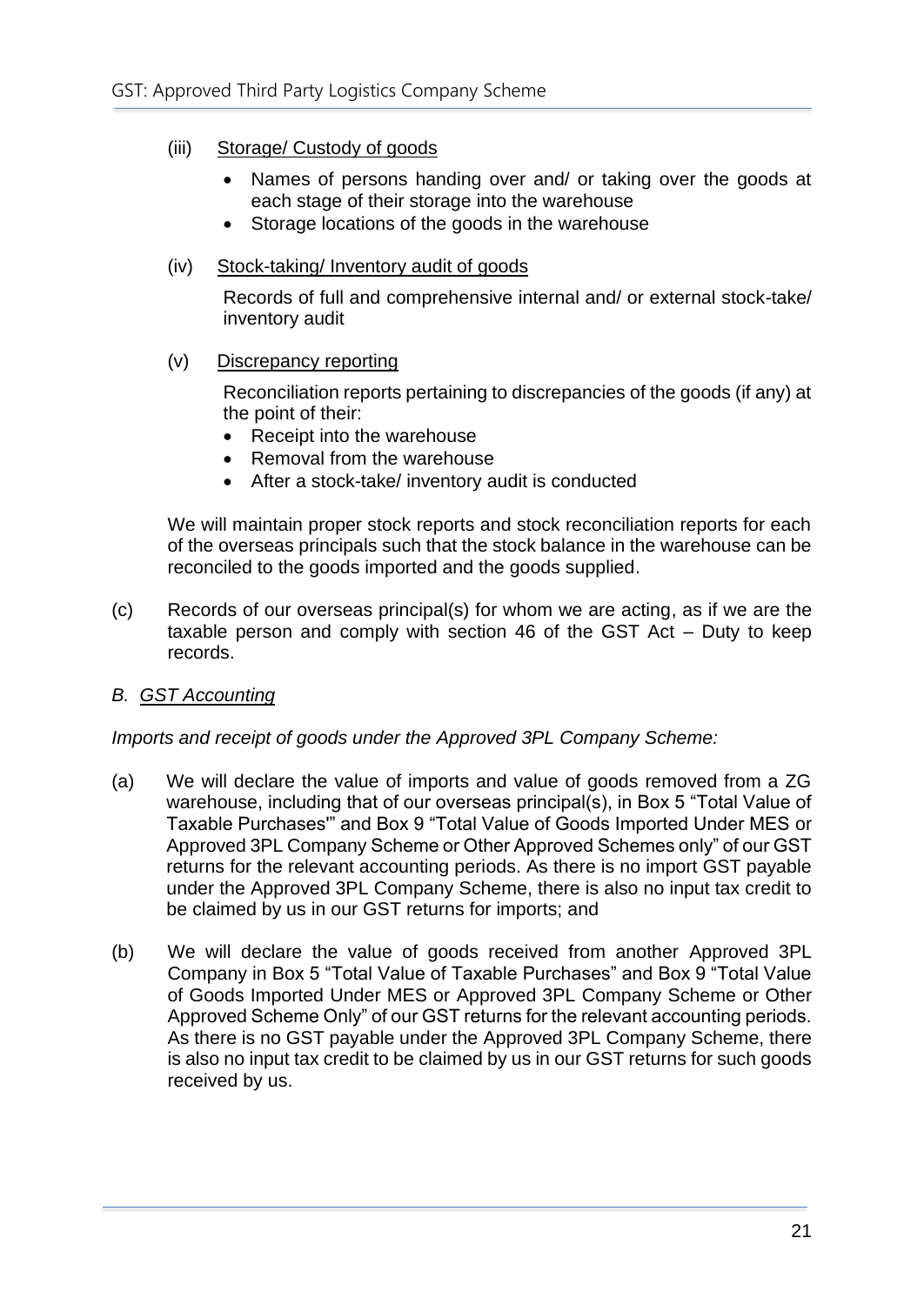*Supplies of the imported goods under the Approved 3PL Company Scheme:*

- (a) For goods supplied to persons (including local customers of our overseas principals) who are **specified persons approved under the MES/ AISS/ ACMT Scheme/ Approved 3PL Company Scheme**, we will:
	- declare the value of goods supplied locally in Box 1 "Total Value of Standard-rated Supplies" of our GST returns for the relevant prescribed accounting periods; and
	- inform the recipients to declare the value of goods removed from our warehouse and delivered to them in Box 5 "Total Value of Taxable Purchases" and Box 9 "Total Value of Goods Imported Under MES or Approved 3PL Company Scheme or Other Approved Schemes" of their GST returns for the relevant prescribed accounting periods.
- (b) For goods supplied to persons (including local customers of our overseas principals) who are **not approved** under the MES/ AISS/ ACMT Scheme/ Approved 3PL Company Scheme, we will:
	- charge GST at 7% and report in Box 1 "Total Value of Standard-rated Supplies" and Box 6 "Output tax due" respectively; and
	- charge GST at 0% if the relevant supporting proof of exports are maintained and report in Box 2 "Total Value of Zero-rated Supplies" of our GST returns for the relevant prescribed accounting periods.

In the event that the quantity of goods imported/ removed from a ZG warehouse/ received cannot reconcile with the quantity removed and the balance at hand, we will inform IRAS within 30 days of the discovery, and we will be responsible for accounting for GST on any discrepancy. In such an instance, we are responsible for quantifying the value of the discrepancy and satisfy the Comptroller with our basis for the quantification.

| Name of Authorised Personnel: |  |  |  |
|-------------------------------|--|--|--|
| Designation:                  |  |  |  |
| Signatory:                    |  |  |  |
| Date:                         |  |  |  |
| Company's Stamp:              |  |  |  |
| * Delete where appropriate    |  |  |  |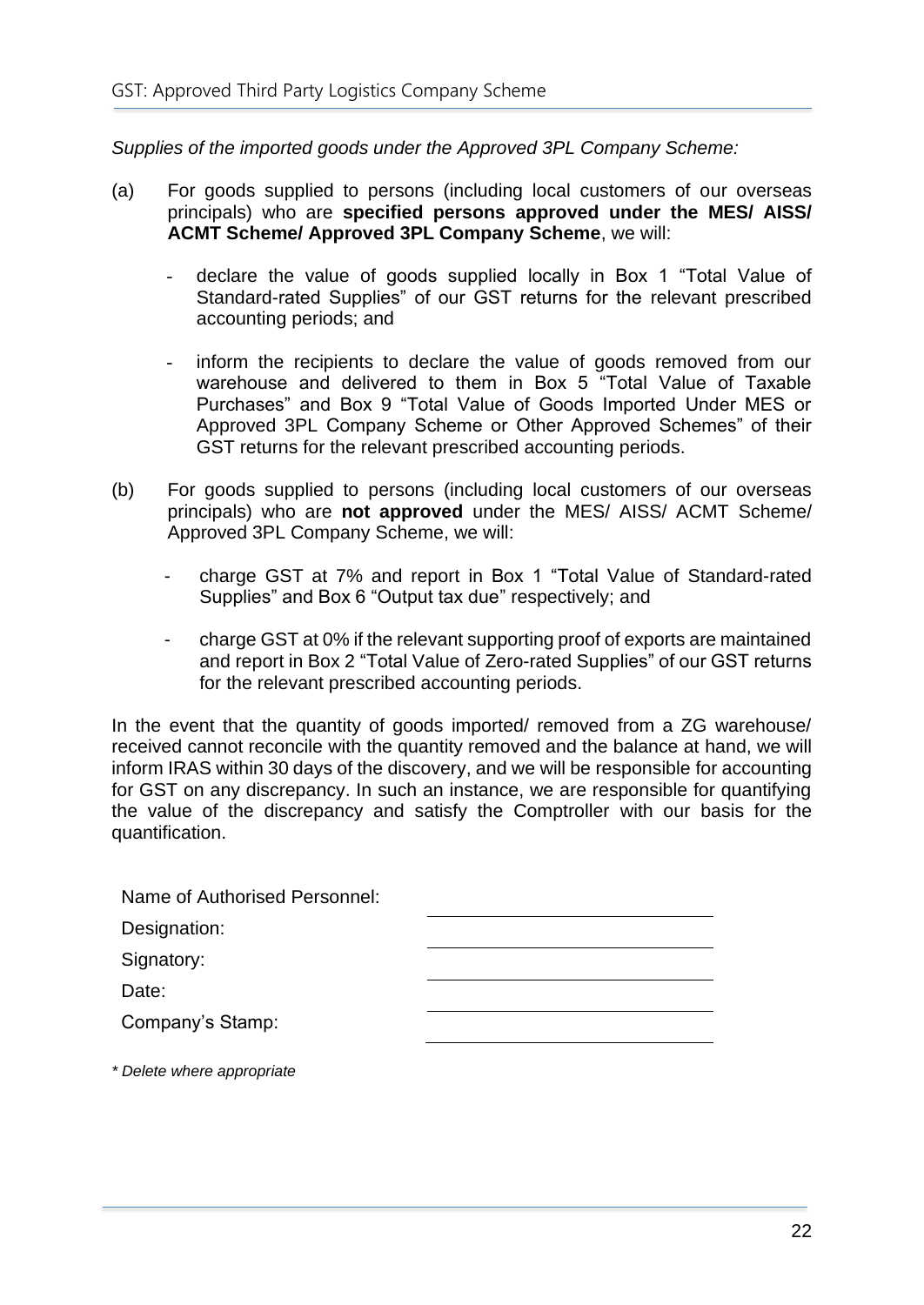#### <span id="page-25-0"></span>**Appendix 6 – Comptroller's requirements on internal controls, accounting and compliance records**

#### **Good internal controls and proper accounting records:**

There must be proper and documented procedures on the identification and capturing of accounting information from your inventory and financial records into your GST accounting/ reporting system.

There must be sufficient original documents and proper records of the value of imports (including goods removed from ZG warehouse), exports and total supplies as follows:

#### Inward handling / Receipt of goods

- (a) Goods Received Notes (GRN) to document the date, quantity and description of goods received
- (b) Duly acknowledged Delivery Orders (DOs) to support the GRN
- (c) Copies of import/ ME/ MC permits, transhipment permits etc.
- (d) Copies of shipping documents such as air waybill or bill of lading
- (e) Copies of commercial invoices accompanying the goods, if available
- (f) Copies of insurance documents accompanying the goods, if available
- (g) Copies of correspondences from your overseas principals
- (h) Any other similar documents to document the date, movement, quantity and description of the goods received into your warehouse

The identity of the overseas principal(s)/ supplier(s) as well as the value and description of the goods must be readily identifiable or verifiable.

#### Storage / Custody of goods

- (a) The relevant warehouse records/ reports showing clearly the person(s) handing over and person(s) receiving the goods at each stage of their storage into the warehouse
- (b) The warehouse storage records/ reports showing the warehouse location where the goods are stored

#### Outward handling / Removal of goods

- (a) Purchase Orders (POs) issued by the customer(s)
- (b) Delivery Orders (DOs) issued by you
- (c) Copies of export permits, transhipment permits etc.
- (d) Copies of shipping documents such as air waybill or bill of lading
- (e) Copies of commercial invoices accompanying the goods, if available
- (f) Copies of insurance documents accompanying the goods, if available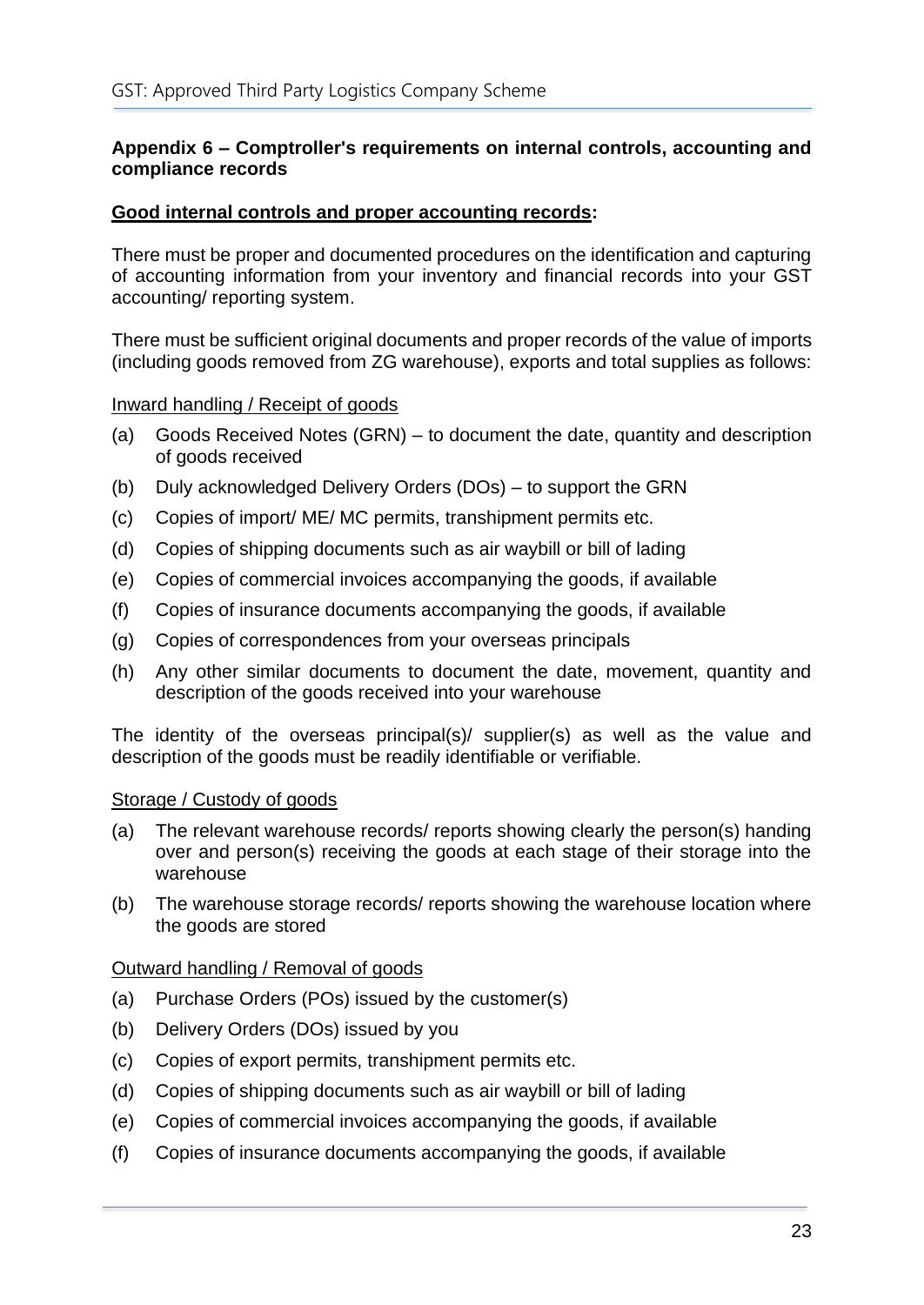- (g) Written instructions from your overseas principal to deliver the goods locally or to export the goods
- (h) Any other similar documents to document the date, movement, quantity and description of the goods removed from your warehouse

The identity of the overseas or local customer(s) as well as the value and description of the goods must be readily identifiable or verifiable.

#### Stock-taking / Inventory audit of goods

You must maintain sufficient evidence to indicate that a full and comprehensive internal and/or external stock-take / inventory audit has been performed.

#### Discrepancy reporting of goods

You must maintain reconciliation reports pertaining to discrepancies of the goods at the point of their:

- (a) Receipt into the warehouse (if any);
- (b) Removal from the warehouse (if any); and
- (c) After a stock-take/ inventory audit is conducted.

#### Additional records for your overseas principals

If you are an agent acting on behalf of overseas principals under Section 33(2) or 33A of the GST Act, you must keep separate records of the goods owned by the overseas principals.

You must also maintain:

- (a) Any correspondence or letter from your respective overseas principal(s), authorising you to be his local GST agent; and
- (b) Stock reports or documentary evidence listed above for each of your overseas principal(s).

#### Invoicing for the goods supplied

If you invoice your customer or the customer of your overseas principal for the goods, you must maintain the following documents as evidence of the supply of the goods:

- (a) Tax invoices issued for all local supplies of goods
	- For supplies of imported goods to persons (including local customers of your overseas principals) who are specified persons approved under the MES/ AISS/ ACMT Scheme/ Approved 3PL Company Scheme, your tax invoice need not reflect the GST amount and must include the description "Payment of GST is not required under the Approved Third Party Logistics Company Scheme".
- (b) Invoices issued for all sales which are exported (i.e. the supporting export documents must also be maintained as proof of exports of goods)
- (c) Evidence of payment received from the customer (if any)

<span id="page-26-0"></span>You must produce all such records upon request by IRAS.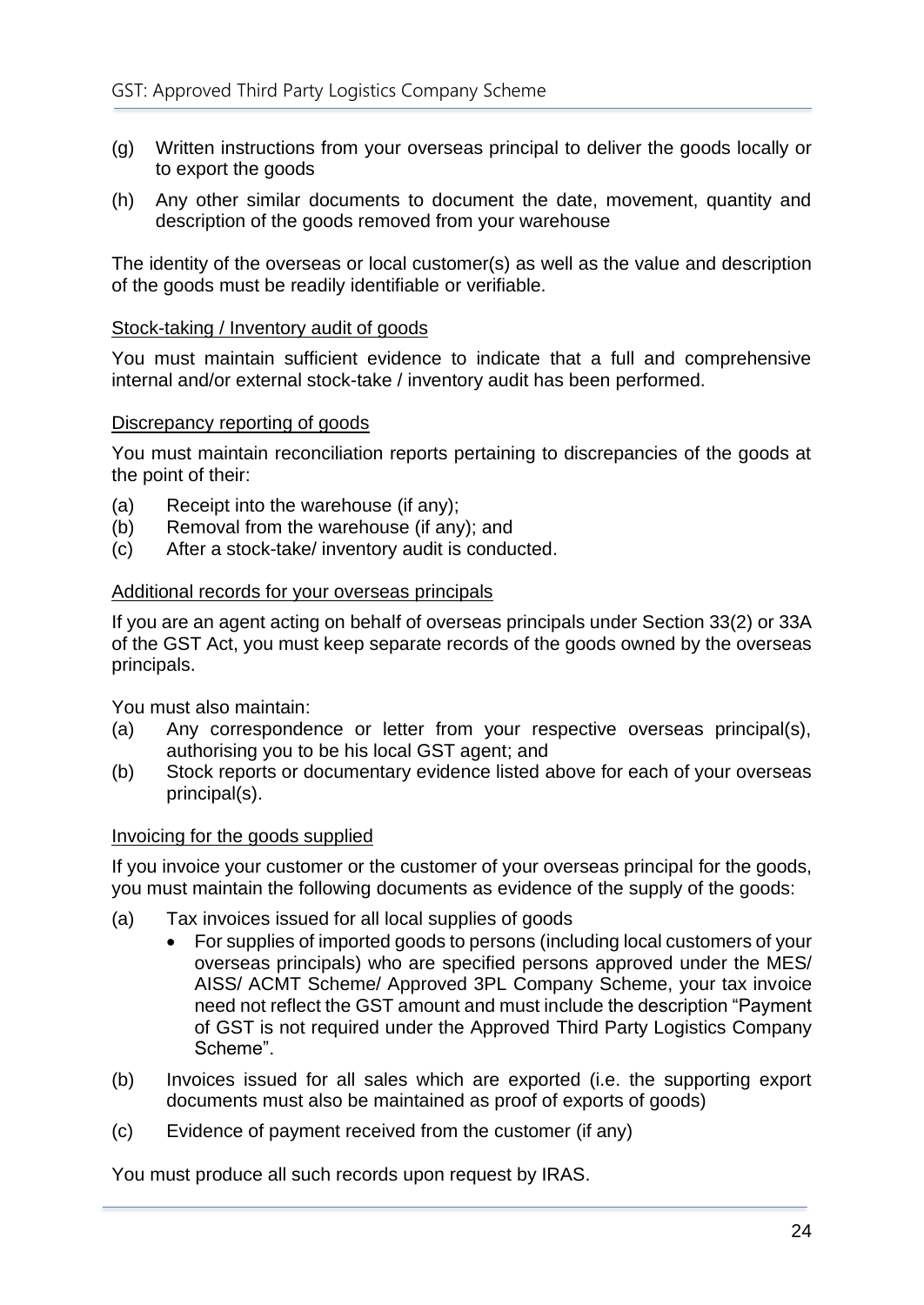# <span id="page-27-0"></span>**Appendix 7 – Letter of Guarantee**

A letter of guarantee may be required for the granting or renewing of Approved 3PL Company Scheme status where the Comptroller of GST thinks fit. We will notify you in writing when a letter of guarantee is required.

The Comptroller of GST only accepts letter of guarantee issued by banks or insurance companies in Singapore. This includes the Singapore branch of a foreign bank or insurance company.

The bank or insurance company must issue the letter of guarantee in accordance with the required format. A specimen format will be sent to you if you are required to furnish a letter of guarantee.

The Comptroller of GST will specify the validity period of the letter of guarantee. The Comptroller of GST may lodge a claim during the validity period.

When the letter of guarantee expires at the end of the guarantee period, the letter of guarantee is effectively null and void. Thus, the Comptroller does not return the letter nor issue a letter of release.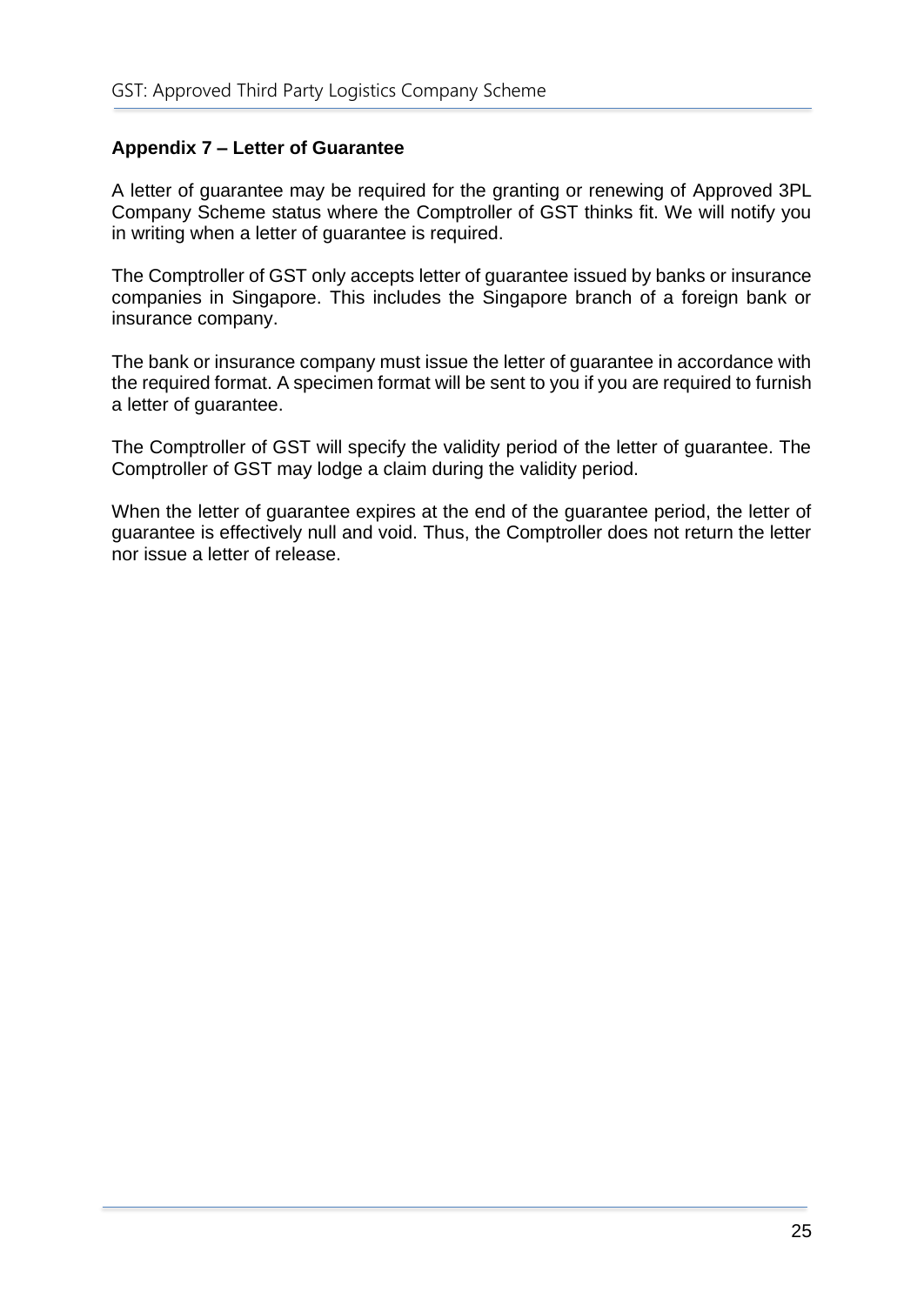|  |  | Appendix 8 – GST reporting requirements of an Approved 3PL Company |  |
|--|--|--------------------------------------------------------------------|--|
|--|--|--------------------------------------------------------------------|--|

| Scenario |                                                                                                                                                | Report in GST returns in:                                                                                                                                                                                   | What to report:                                                                                                                                                                                                                                                                                                                                                                                                                                                                                                                                                                                                                                                                                                                     |
|----------|------------------------------------------------------------------------------------------------------------------------------------------------|-------------------------------------------------------------------------------------------------------------------------------------------------------------------------------------------------------------|-------------------------------------------------------------------------------------------------------------------------------------------------------------------------------------------------------------------------------------------------------------------------------------------------------------------------------------------------------------------------------------------------------------------------------------------------------------------------------------------------------------------------------------------------------------------------------------------------------------------------------------------------------------------------------------------------------------------------------------|
|          | Goods imported directly<br>from Free Trade Zone<br>(FTZ) to customs territory <sup>18</sup><br>under the Approved 3PL<br><b>Company Scheme</b> | Box 5 - Total Value of Taxable<br>$\bullet$<br>Purchases; and<br>Box 9 - Total Value of Goods<br>$\bullet$<br>Imported Under MES or Approved<br>3PL Company Scheme or Other<br><b>Approved Schemes Only</b> | • Report the value of imports including:<br>your own goods imported for business purposes; and<br>goods imported on behalf of your overseas principals which<br>you are acting as the agent under Section 33(2) or 33A of the<br>GST Act.<br>• You should declare based on the value of import shown on the<br>import permits.<br>• As the goods are imported under the Approved 3PL Company<br>Scheme, no import GST is payable. Hence, there is no input tax<br>credit to be declared for these imports in Box 7 "Input Tax and<br>Refunds Claimed" of your GST returns.<br>• You must maintain valid ME permits and the relevant supporting<br>documents (e.g. commercial invoices and shipping documents) for<br>these imports. |
| 2        | Goods imported into Zero-<br>GST (ZG) warehouse and<br>subsequently removed to<br>customs territory under<br>Approved 3PL Company<br>Scheme    | When the goods are imported into ZG<br>warehouse<br>Box 5 - Total Value of Taxable<br>$\bullet$<br>Purchases                                                                                                | When the goods are imported into ZG warehouse<br>• Report the value of imports based on the import permits.<br>• As the goods are imported into ZG warehouse, no import GST<br>is payable. Hence, there is no input tax credit to be declared for<br>these imports in Box 7 "Input Tax and Refunds Claimed" of your<br><b>GST</b> returns.<br>• You must maintain valid import permits and the relevant<br>supporting documents (e.g. commercial invoices and shipping<br>documents) for these imports.                                                                                                                                                                                                                             |

<span id="page-28-0"></span><sup>&</sup>lt;sup>18</sup> Section 3 of the Customs Act defines "customs territory" to mean Singapore and the territorial waters thereof but excluding any Free Trade Zone.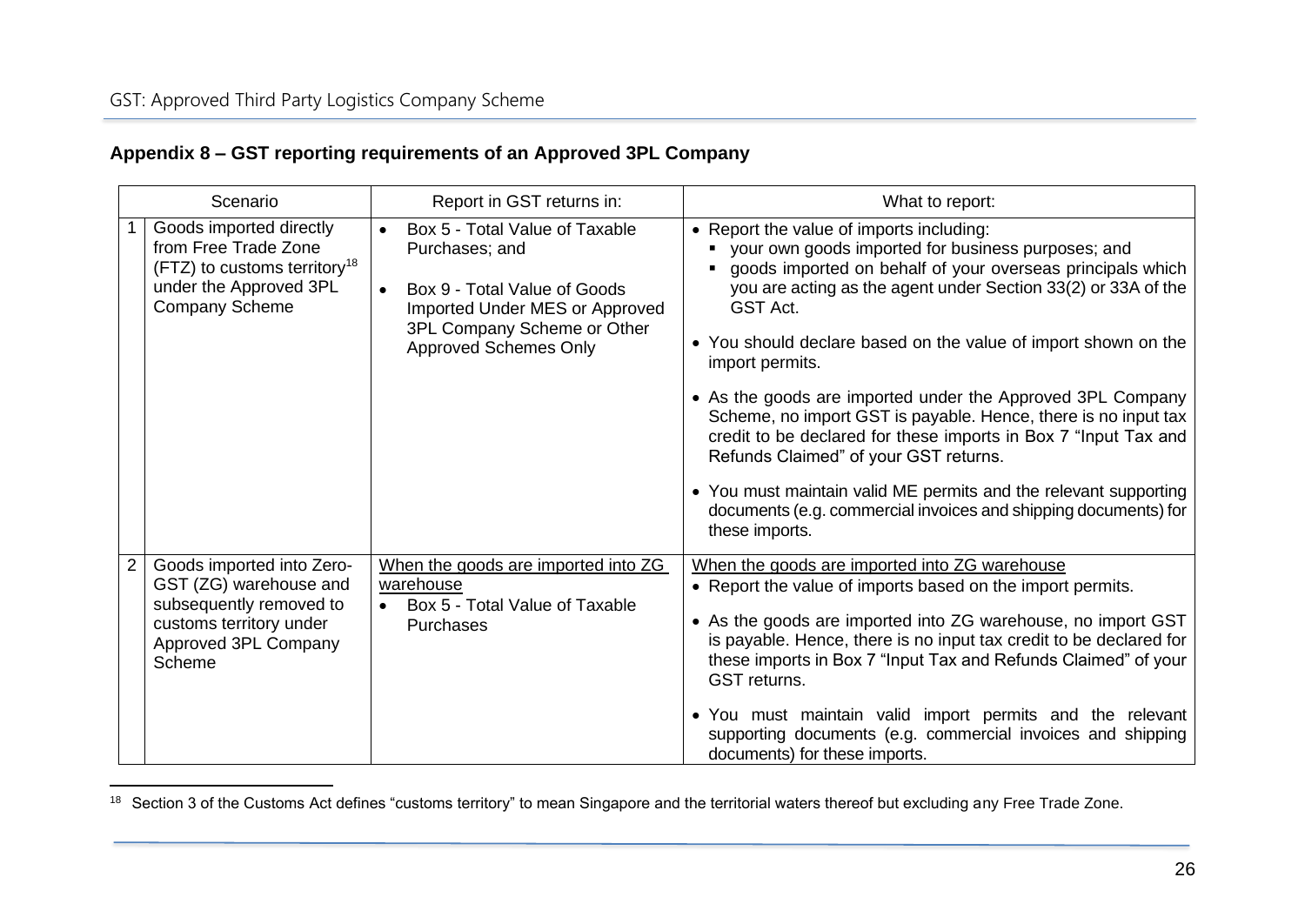# GST: Approved Third Party Logistics Company Scheme

| Scenario                                                                                                                                                                                                               | Report in GST returns in:                                                                                                                                                                                                                                                                                               | What to report:                                                                                                                                                                                                                                                                                                                                                                                                                                                                                                                                                                                                                                                                                                                                                                                                                                   |  |
|------------------------------------------------------------------------------------------------------------------------------------------------------------------------------------------------------------------------|-------------------------------------------------------------------------------------------------------------------------------------------------------------------------------------------------------------------------------------------------------------------------------------------------------------------------|---------------------------------------------------------------------------------------------------------------------------------------------------------------------------------------------------------------------------------------------------------------------------------------------------------------------------------------------------------------------------------------------------------------------------------------------------------------------------------------------------------------------------------------------------------------------------------------------------------------------------------------------------------------------------------------------------------------------------------------------------------------------------------------------------------------------------------------------------|--|
|                                                                                                                                                                                                                        | When the goods are subsequently<br>removed from ZG warehouse into<br>customs territory under Approved 3PL<br><b>Company Scheme</b><br>Box 5 - Total Value of Taxable<br>Purchases; and<br>Box 9 - Total Value of Goods<br>Imported Under MES or Approved<br>3PL Company Scheme or Other<br><b>Approved Schemes Only</b> | When the goods are subsequently removed from ZG warehouse<br>into customs territory under Approved 3PL Company Scheme<br>• Report the value of goods removed including:<br>goods belonging to yourself; and<br>goods belonging to your overseas principals which you are<br>acting as the agent under Section 33(2) or 33A of the GST<br>Act.<br>• You should declare based on the value of goods shown on the<br>import permits.<br>• As the goods are imported under the Approved 3PL Company<br>Scheme, no import GST is payable. Hence, there is no input tax<br>credit to be declared for these imports in Box 7 "Input Tax and<br>Refunds Claimed" of your GST returns.<br>. You must maintain valid ME/ MC/ Customs permits and the<br>relevant supporting documents (e.g. commercial invoices and<br>shipping documents) for these goods. |  |
| 3<br>Local supplies of imported<br>goods to specified persons<br>who are approved under<br>the MES/AISS/ACMT<br>Scheme/ Approved 3PL<br><b>Company Scheme</b><br>which GST need not be<br>charged on these<br>supplies | For the Approved 3PL Company<br>making the local supplies to specified<br>persons who are approved under the<br><b>MES/ AISS/ ACMT Scheme/ Approved</b><br><b>3PL Company Scheme</b><br>Box 1 - Total Value of Standard-<br>rated Supplies                                                                              | For the Approved 3PL Company making the local supplies to<br>specified persons who are approved under the MES/AISS/ACMT<br>Scheme/ Approved 3PL Company Scheme<br>• Report the sales value of goods, including goods imported on<br>behalf of your overseas principals which you are acting as the<br>agent under Section 33(2) of the GST Act.<br>• For goods that are sold on behalf of your overseas principals,<br>you should declare the sales value based on the sales invoices<br>issued by your overseas principals to their customers.                                                                                                                                                                                                                                                                                                   |  |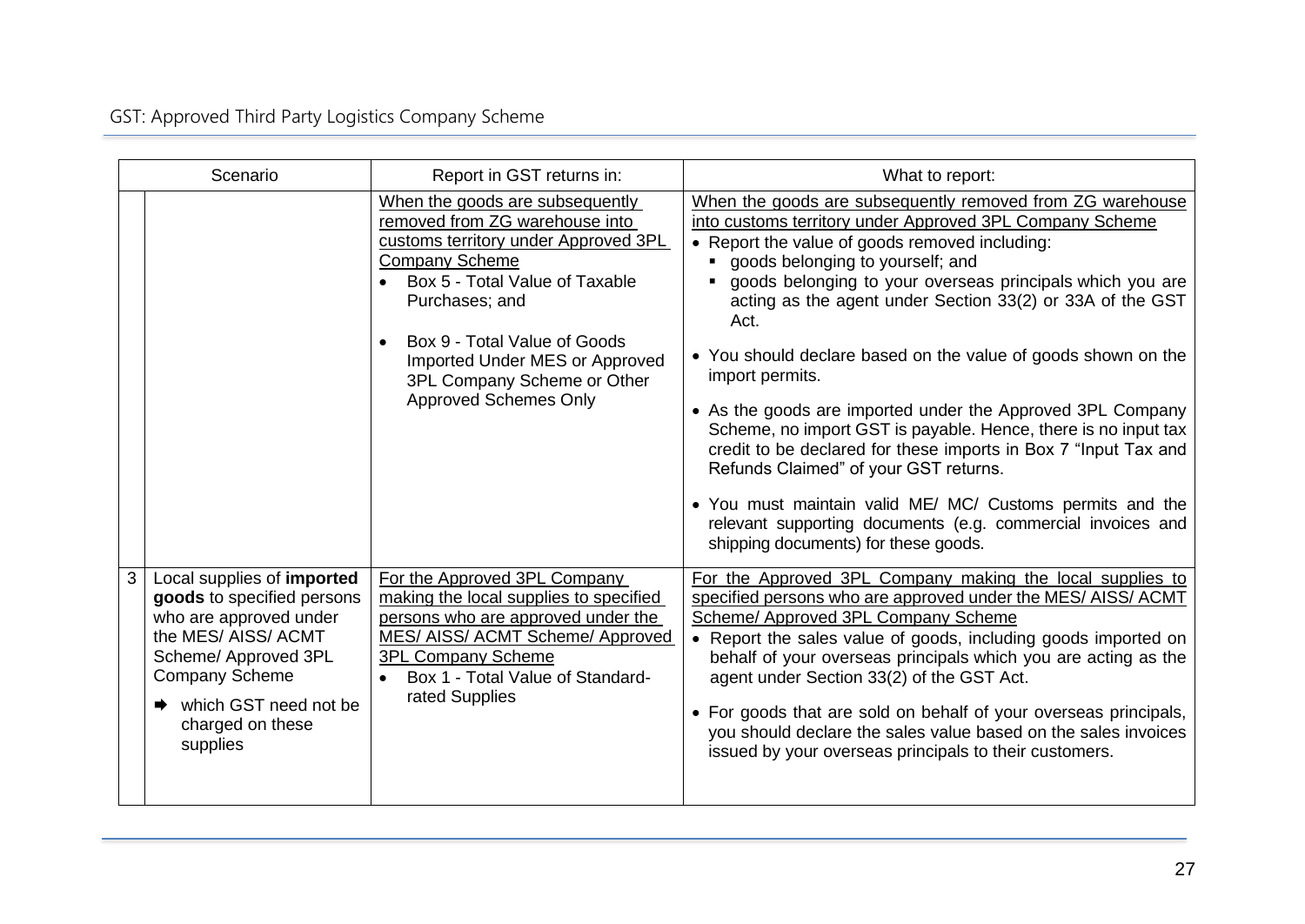| Scenario | Report in GST returns in:                                                                                                                                                                             | What to report:                                                                                                                                                                                                                                                                                                 |
|----------|-------------------------------------------------------------------------------------------------------------------------------------------------------------------------------------------------------|-----------------------------------------------------------------------------------------------------------------------------------------------------------------------------------------------------------------------------------------------------------------------------------------------------------------|
|          |                                                                                                                                                                                                       | • As the imported goods are supplied to specified persons under<br>the Approved 3PL Company Scheme, you do not have to charge<br>GST on these supplies. Hence, payment of GST is not required<br>and there is no output tax to be declared for these supplies in<br>Box 6 "Output Tax Due" of your GST returns. |
|          |                                                                                                                                                                                                       | • You must maintain valid delivery orders and other relevant<br>documents to prove that the goods are delivered and received<br>by the specified persons. You must also maintain the relevant<br>invoices to support the value of goods supplied to the specified<br>persons and reported in your GST returns.  |
|          | For the recipients of your goods (i.e.<br>specified persons who are approved<br>under the MES/ AISS/ ACMT Scheme/<br>Approved 3PL Company Scheme)<br>Box 5 - Total Value of Taxable<br>Purchases; and | For the recipients of your goods (i.e. specified persons who are<br>approved under the MES/ AISS/ ACMT Scheme/ Approved 3PL<br>Company Scheme)<br>• The recipients may be the customers of your overseas<br>principals or other Approved 3PL Companies.                                                         |
|          | Box 9 - Total Value of Goods<br>Imported Under MES or Approved<br>3PL Company Scheme or Other<br><b>Approved Schemes Only</b>                                                                         | • The recipients (who receive the imported goods from you)<br>should report their purchases of the imported goods based on<br>the sales invoices issued by you (i.e. in your capacity as Section<br>33(2) agent) and/or your overseas principals.                                                               |
|          |                                                                                                                                                                                                       | • As the imported goods are supplied to specified persons under<br>the Approved 3PL Company Scheme, no GST is payable on<br>these supplies. Hence, there is no input tax credit to be declared<br>by the recipients for these purchases in Box 7 "Input Tax and<br>Refunds Claimed" of their GST returns.       |
|          |                                                                                                                                                                                                       |                                                                                                                                                                                                                                                                                                                 |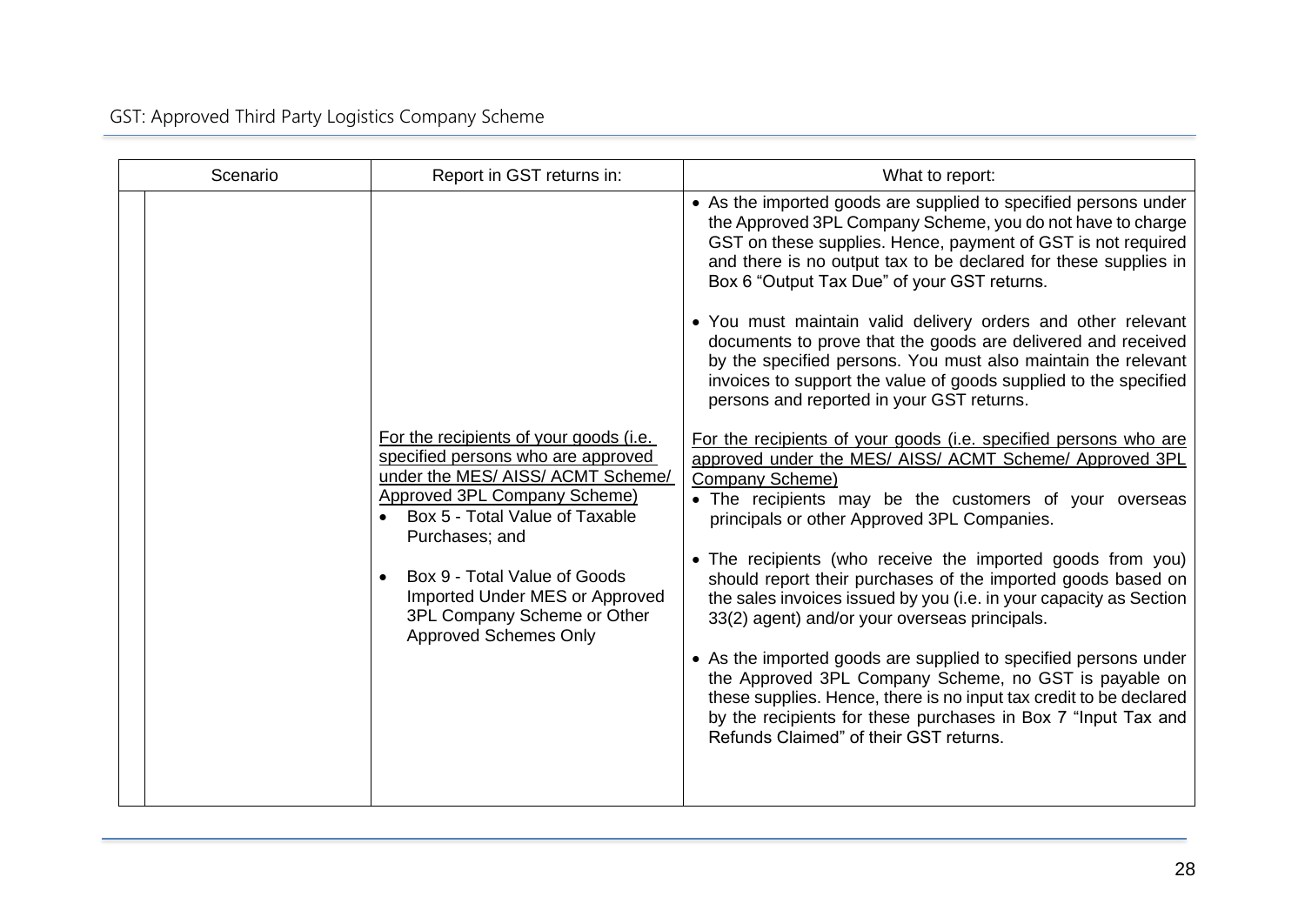# GST: Approved Third Party Logistics Company Scheme

| Scenario                                                                                                                      | Report in GST returns in:                                                                                     | What to report:                                                                                                                                                                                                                                                                                          |
|-------------------------------------------------------------------------------------------------------------------------------|---------------------------------------------------------------------------------------------------------------|----------------------------------------------------------------------------------------------------------------------------------------------------------------------------------------------------------------------------------------------------------------------------------------------------------|
| Supplies of imported goods<br>to persons who are not<br>approved under the MES/<br>AISS/ ACMT Scheme/<br>Approved 3PL Company | For local sales<br>Box 1 - Total Value of Standard-<br>rated Supplies; and                                    | • Report the sales value of goods, including goods imported on<br>behalf of your overseas principals which you are acting as the<br>agent under Section 33(2) of the GST Act.                                                                                                                            |
| Scheme<br>which 7% GST has to                                                                                                 | • Box 6 - Output Tax Due<br>For sales that involve exports of goods                                           | • For goods that are sold on behalf of your overseas principals,<br>you should declare the sales value based on the sales invoices<br>issued by your overseas principals to their customers.                                                                                                             |
| be charged on local<br>supplies                                                                                               | • Box 2 - Total Value of Zero-rated<br><b>Supplies</b>                                                        | For local sales<br>• Charge 7% GST on the sale and account for the output tax in                                                                                                                                                                                                                         |
|                                                                                                                               | For exports of goods without any<br>subsequent supply (i.e. in your capacity                                  | your GST return for the relevant accounting period.                                                                                                                                                                                                                                                      |
|                                                                                                                               | as Section 33A agent for your overseas<br>principals)<br>Box 2 - Total Value of Zero-rated<br><b>Supplies</b> | For sales that involve the exports of goods<br>• Charge 0% GST only when you maintain the supporting<br>documentary proof of exports. For more information on the<br>export documents to be maintained, please refer to the e-Tax<br>Guide "GST: Guide on Exports" on our website at<br>www.iras.gov.sq. |
|                                                                                                                               |                                                                                                               | For exports of goods without any subsequent supply (i.e. in your<br>capacity as Section 33A agent for your overseas principals)<br>• Report as zero-rated supplies in your GST returns and maintain<br>the supporting documentary proof of exports.                                                      |
|                                                                                                                               |                                                                                                               |                                                                                                                                                                                                                                                                                                          |
|                                                                                                                               |                                                                                                               |                                                                                                                                                                                                                                                                                                          |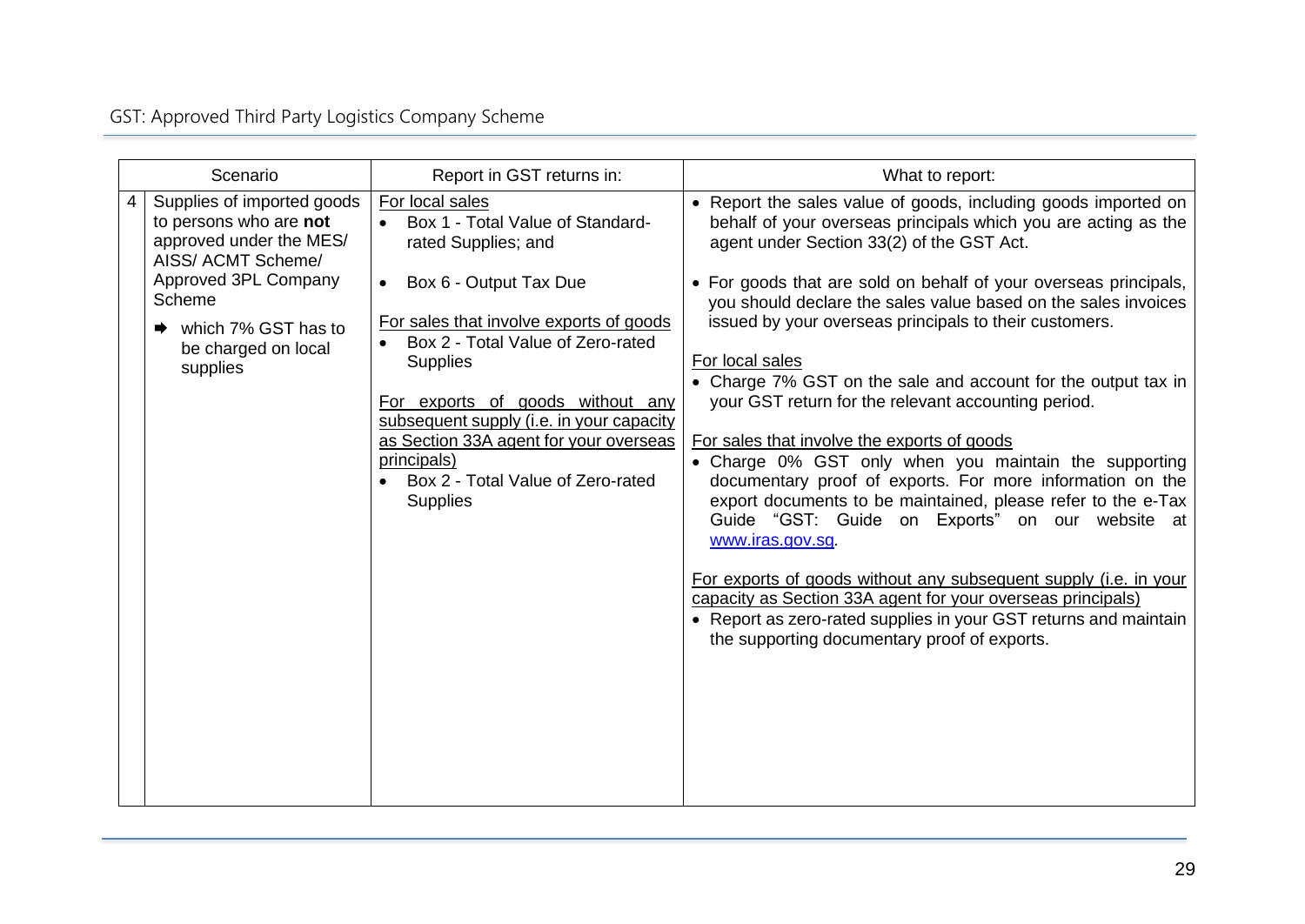# GST: Approved Third Party Logistics Company Scheme

| Scenario                                                                                                                                                             | Report in GST returns in:                                                                                  | What to report:                                                                                                                                                                                                                                                                                                                                     |
|----------------------------------------------------------------------------------------------------------------------------------------------------------------------|------------------------------------------------------------------------------------------------------------|-----------------------------------------------------------------------------------------------------------------------------------------------------------------------------------------------------------------------------------------------------------------------------------------------------------------------------------------------------|
| Over-declared or<br>5<br>under-declared the value of<br>goods on the import permit<br>(i.e. where the goods are<br>imported under your                               | Box 5 - Total Value of Taxable<br>$\bullet$<br>Purchases; and<br>Box 9 - Total Value of Goods<br>$\bullet$ | • Declare the correct value of the imported goods (and not the<br>over-declared or under-declared value) in your GST returns.<br>• You need not take up an additional permit to declare the shortfall                                                                                                                                               |
| Approved 3PL Company<br>Scheme, including those of<br>your overseas principals<br>which you are acting as the<br>agent under Section 33(2)<br>or 33A of the GST Act) | Imported Under MES or Approved<br>3PL Company Scheme or Other<br><b>Approved Schemes Only</b>              | of the imported goods.<br>• The correct value of imports reported and the reconciliation<br>between the figures reflected on the invoices/ permits and the<br>figures reported in your GST return must be duly supported by<br>valid ME permits and relevant supporting documents (e.g.<br>commercial invoices and appropriate shipping documents). |
| Wrongly declared GST<br>6<br>payment permit for the<br>import (instead of ME/MC<br>permit under the Approved<br>3PL Company Scheme)                                  | Box 5 - Total Value of Taxable<br>$\bullet$<br>Purchases; and<br>Box 7 - Input tax and Refunds<br>Claimed  | • You may claim back the import GST paid through your GST<br>returns, subject to the normal input tax claiming conditions.<br>• You must maintain the import permit to support your input tax<br>claim.                                                                                                                                             |